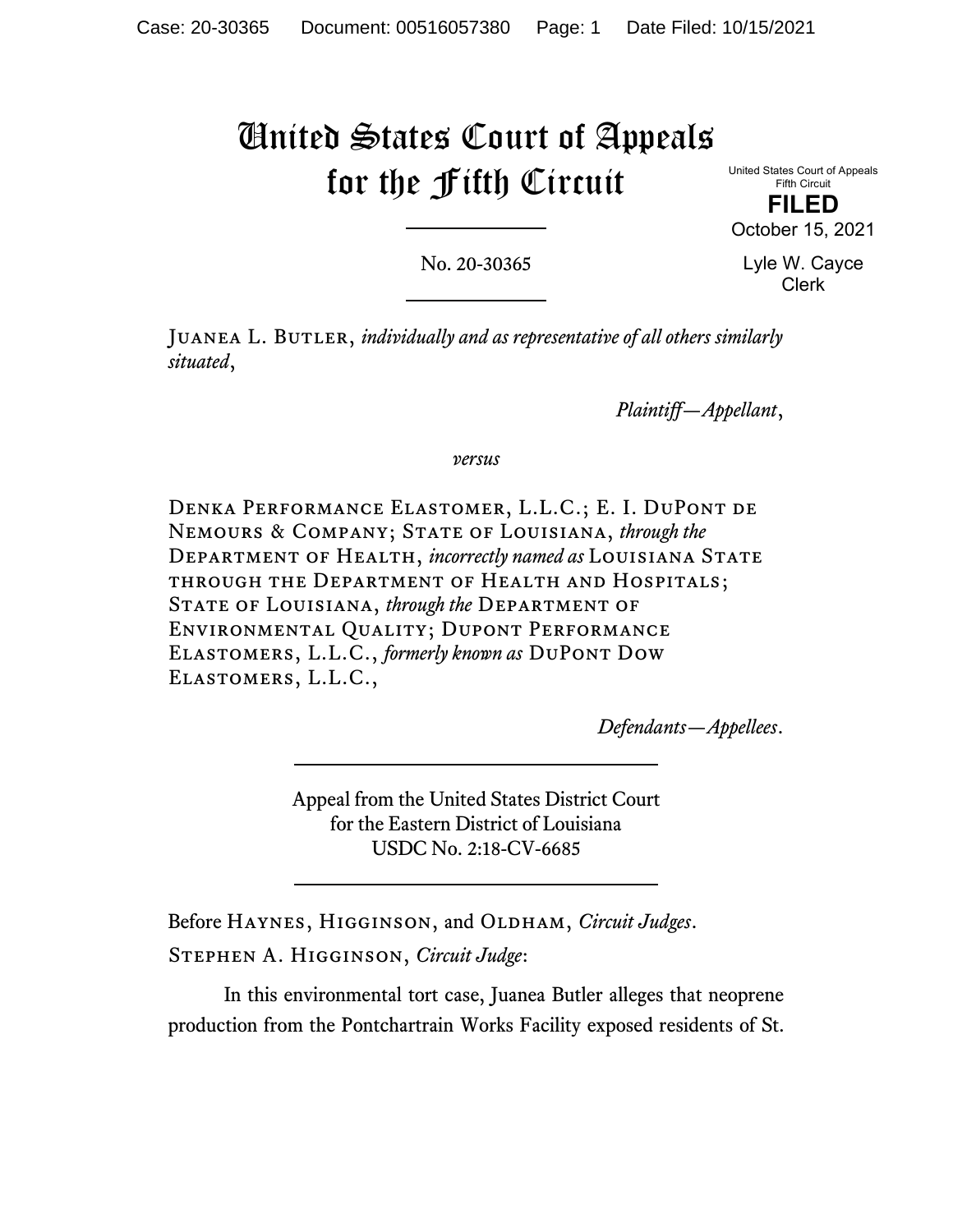John the Baptist Parish, Louisiana, to unsafe levels of chloroprene, which she contends may result in a myriad of adverse health conditions including an elevated risk of cancer. Butler sued Denka Performance Elastomer and DuPont—the current and former owners of the facility—as well as the Louisiana Departments of Health ("DOH") and Environmental Quality ("DEQ") in state court seeking class certification, damages, and injunctive relief for various state tort claims.

Following removal, the district court denied Butler's motion to remand to state court;<sup>[1](#page-1-0)</sup> granted each of the defendants' motions to dismiss because Butler's claims were either time-barred or failed to state a plausible claim;<sup>[2](#page-1-1)</sup> denied in part Butler's motion for leave to amend as futile;<sup>[3](#page-1-2)</sup> and dismissed the amended petition for failure to state a claim.<sup>[4](#page-1-3)</sup> Butler appeals each ruling. [5](#page-1-4)

I.

DuPont owned and operated the Pontchartrain Works Facility ("PWF") from 1969 until 2015, when DuPont sold the plant to Denka. For decades, it is alleged, the plant has emitted unsafe levels of chloroprene into

<span id="page-1-0"></span><sup>1</sup> *Butler v. Denka Performance Elastomer, LLC* (*Butler I*), No. 18-CV-6685, 2019 WL 92659 (E.D. La. Jan. 3, 2019), *reconsideration denied,* No. 18-CV-6685, 2019 WL 697164 (E.D. La. Feb. 20, 2019).

<sup>2</sup> *Butler II*, No. 18-CV-6685, 2019 WL 1160814 (E.D. La. Mar. 13, 2019).

<span id="page-1-2"></span><span id="page-1-1"></span><sup>3</sup> *Butler III*, No. 18-CV-6685, 2019 WL 2417500 (E.D. La. June 10, 2019), *rev'g in part,* No. 18-CV-6685, 2019 WL 8888172 (E.D. La. Apr. 16, 2019).

<sup>4</sup> *Butler IV*, No. 18-CV-6685, 2020 WL 2747276 (E.D. La. May 27, 2020).

<span id="page-1-4"></span><span id="page-1-3"></span><sup>5</sup> This is Butler's second appeal. She first appealed a subset of the district court's orders on April 11, 2019, while her motion for leave to amend her complaint was still pending. Consequently, and because no final judgment had been entered, this court dismissed the appeal for lack of appellate jurisdiction. *Butler V*, 806 F. App'x 271, 272 (5th Cir. Mar. 20, 2020) (per curiam) (unpublished).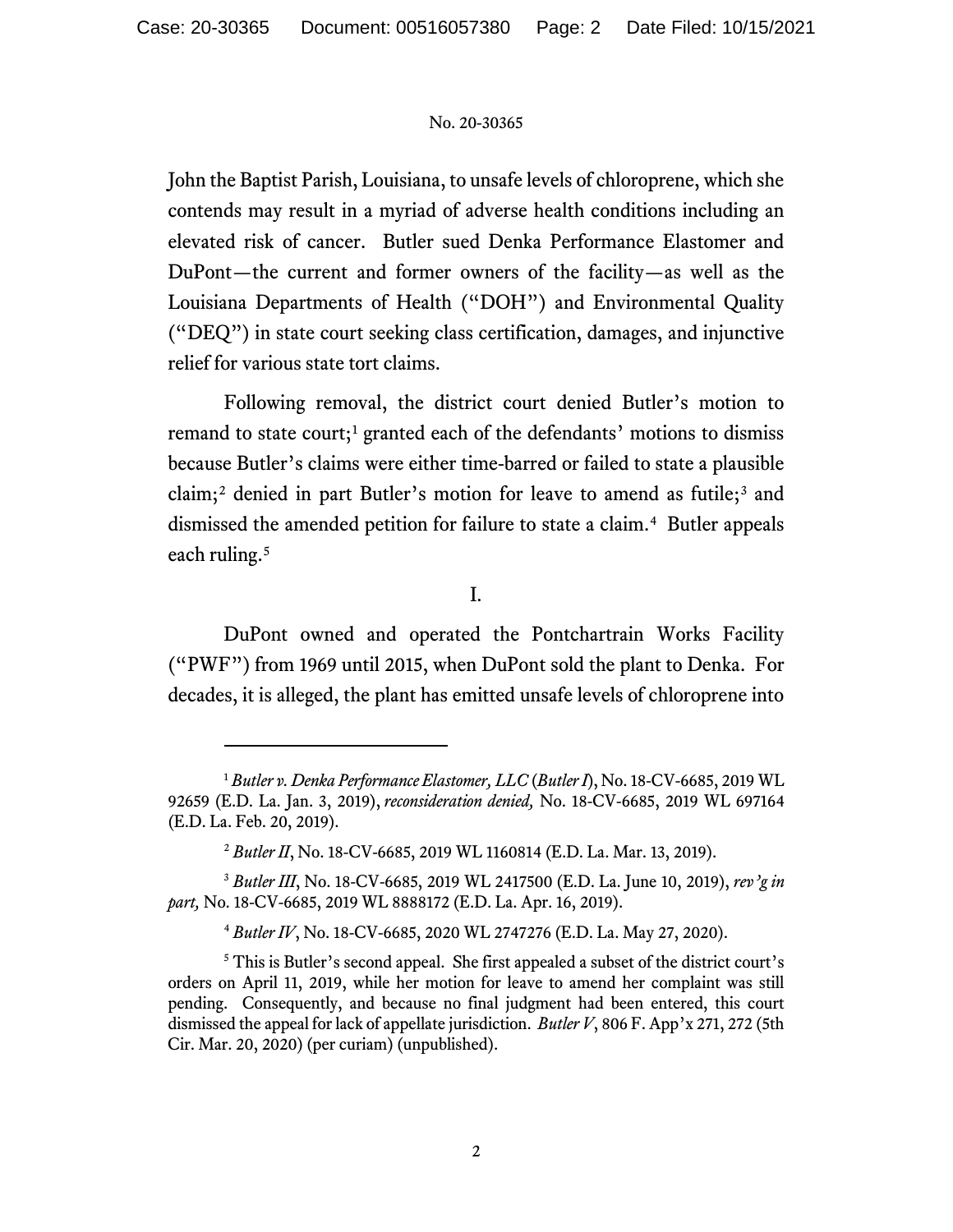the air, exposing nearby residents in the vicinity to adverse health effects. Though DuPont sold the neoprene manufacturing facilities of the PWF to Denka, it retained ownership of the underlying land and buildings.

On June 5, 2018, Butler filed her initial class action petition in Louisiana state court. [6](#page-2-0) She complains only of the chloroprene released as a result of the facility's neoprene production, and both the PWF's owners and the state's alleged failure to regulate those emissions.

Butler acknowledges that she is not the first to complain about these chloroprene emissions. The district court, accepting as true as it must the allegations in Butler's complaint and undisputed by the parties on appeal, summarized the relevant background as follows:

In December 2015, the Environmental Protection Agency ("EPA") released a screening-level National Air Toxics Assessment ("NATA"), and classified chloroprene as a likely human carcinogen. EPA's NATA evaluation suggested an acceptable risk exposure threshold for chloroprene: 0.2  $\mu$ g/m<sup>3</sup>; that is, chloroprene emissions should stay below .2 micrograms per cubic meter to comply with the limit of acceptable risk threshold (which is a risk of 100 in one million people).

The EPA held its first Parish community meeting to discuss the potential chloroprene emission issues on July 7, 2016. At that meeting, a DOH representative advised that children should not breathe chloroprene. In August of 2016, Denka began 24-hour air sampling every six days. Samples collected at five sampling sites are and continue to exceed the 0.2  $\mu$ g/m<sup>3</sup> threshold. According to Denka's own sampling

<span id="page-2-0"></span><sup>6</sup> Butler subsequently amended the class definition in a First Amended Petition, also in state court, on June 11, 2018. We refer to the initial and first amended petitions, collectively, as "FAP."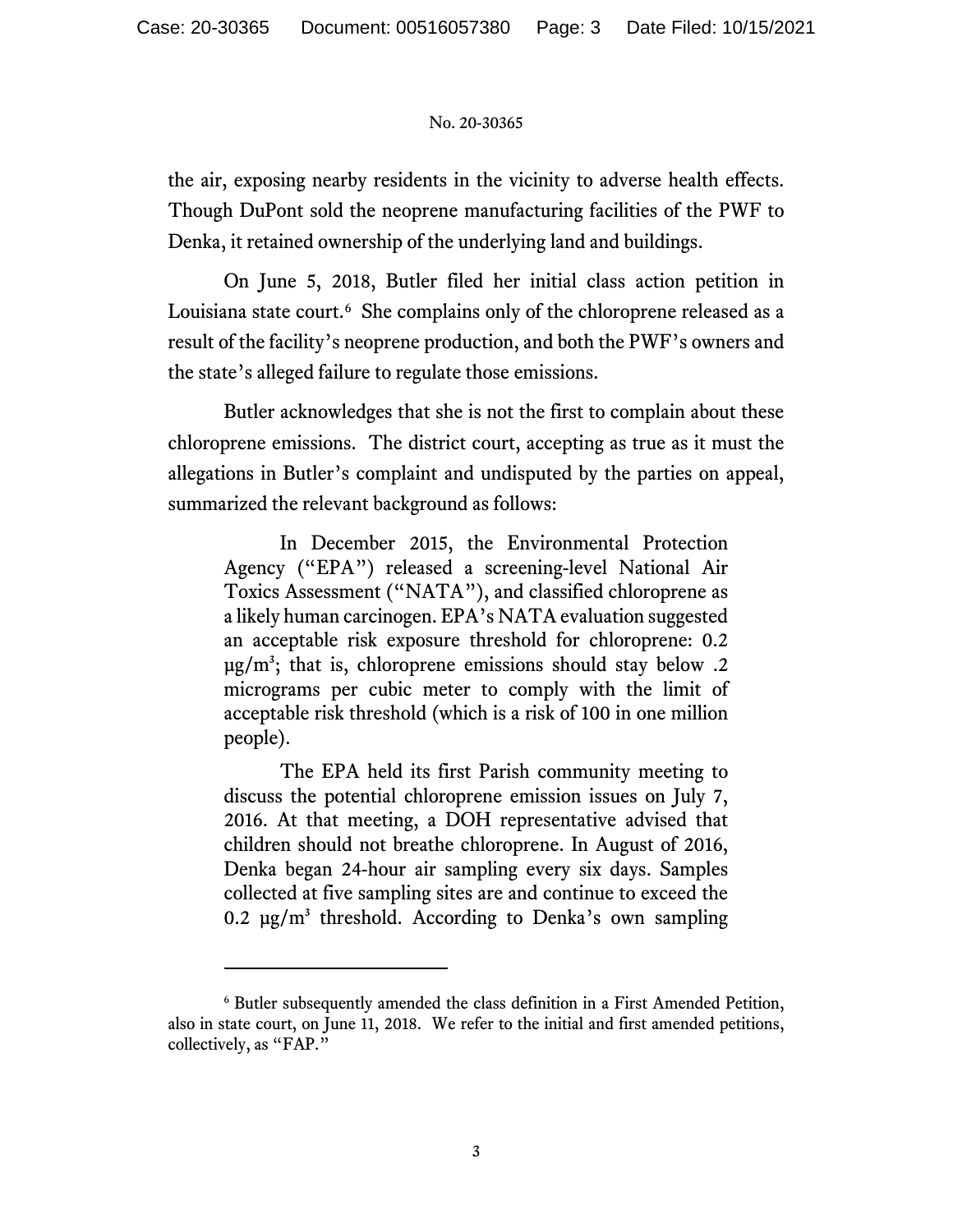numbers for chloroprene concentrations, the average chloroprene concentration across all sampling sites from August 2016 to March 2017 has ranged from  $4.08 \,\mathrm{\mu g/m^3}$  to 6.65  $\mu$ g/m<sup>3</sup>.

The EPA has noted that, in addition to the high risk of cancer from exposure to chloroprene, symptoms include: headache, irritability, dizziness, insomnia, fatigue, respiratory irritation, cardiac palpitations, chest pains, nausea, gastrointestinal disorders, dermatitis, temporary hair loss, conjunctivitis, and corneal necrosis.

The EPA has further detailed that acute exposure may: damage the liver, kidneys, and lungs; affect the circulatory system and immune system; depress the central nervous system; irritate the skin and mucous membranes; and cause dermatitis and respiratory difficulties in humans.

On October 7, 2016, Denka submitted modeling results for chloroprene concentrations surrounding the PWF to the Louisiana Department of Environmental Quality ("DEQ") for the period of 2011 through 2015, showing concentrations well above the 0.2  $\mu$ g/m<sup>3</sup> threshold. At a meeting on December 8, 2016, DEQ Secretary Chuck Brown dismissed those expressing concern about the chloroprene concentrations as "fearmongerers" and said "forget about  $0.2[\mu g/m^3]$ ."

The EPA's National Enforcement Investigation Center ("NEIC") conducted a Clean Air Act ("CAA") inspection of the Pontchartrain Works facility in June 2016. A copy of the redacted inspection report from the EPA's CAA inspection was publicized on April 3, 2017. The NEIC inspection report revealed various areas of non-compliance by both DuPont and Denka in their operation of the facility, including failure to adhere to monitoring, recordkeeping, and reporting requirements for the chloroprene vent condenser; failure to replace leaking valves; failure to include appropriate emissions factors in air permit application materials; and failure to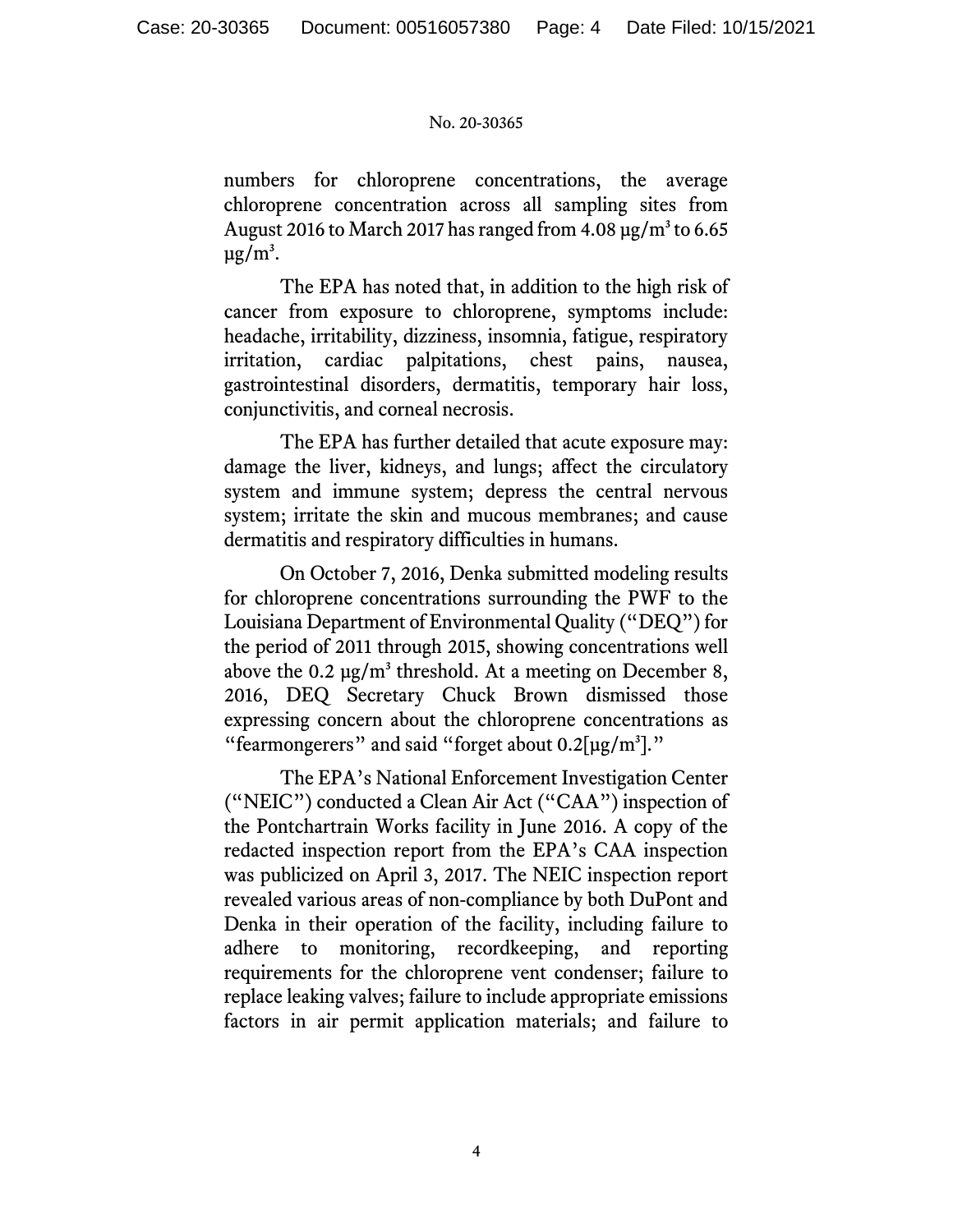institute appropriate emissions controls for the chloroprene Group I storage tank.

*Butler II*, 2019 WL 1160814, at \*1–2.

Butler herself is a resident of LaPlace, Louisiana, in St. John the Baptist Parish. Since 1998, she has resided and worked within 5.5 miles of the PWF. Butler alleges that DuPont and Denka have emitted, and continue to emit, chloroprene atlevelsresulting in concentrations exceeding the upper limit of acceptable risk. Specifically, she alleged in paragraph 24 of her initial complaint:

Due to the Plaintiff's exposure to the chloroprene emissions, she has experienced symptoms attributable to exposure of said chemical. Since April 2012 until current date, the Plaintiff has continually sought medical attention for the following conditions: acute bronchitis; coughing; throat irritation; redness and swelling; nasal blockage, congestion, and sneezing; sinusitis and nasal polyps; exacerbation of preexisting asthma; shortness of breath; wheezing; rhinosinusitis; thyroid enlargement; cardiac problems; nausea; vomiting; headaches; fatigue; epistaxis (nose bleeds); anxiety; depression; insomnia; and temporary hair loss.[7](#page-4-0)

Butler also seeks to represent a putative class on behalf of:

(1) Those persons who, at any time from January 1, 2011 through the present, have lived, worked, attended school,

<span id="page-4-0"></span><sup>7</sup> Both the district and magistrate judges below discerningly highlight that Butler omitted these specific allegations in her second amended petition ("SAP") in lieu of more generalized descriptions of her symptoms. As a result, Butler's SAP alleges only that she "has experienced the symptoms and/or medical conditions and/or illnesses; and exposure referenced in the said class definition," without referring to a specific onset date. The magistrate judge nonetheless considered the omitted allegationsin Butler's initial "verified complaint," including Butler's alleged onset date of April 2012, as "an affidavit." Absent any argument to the contrary, we do the same here.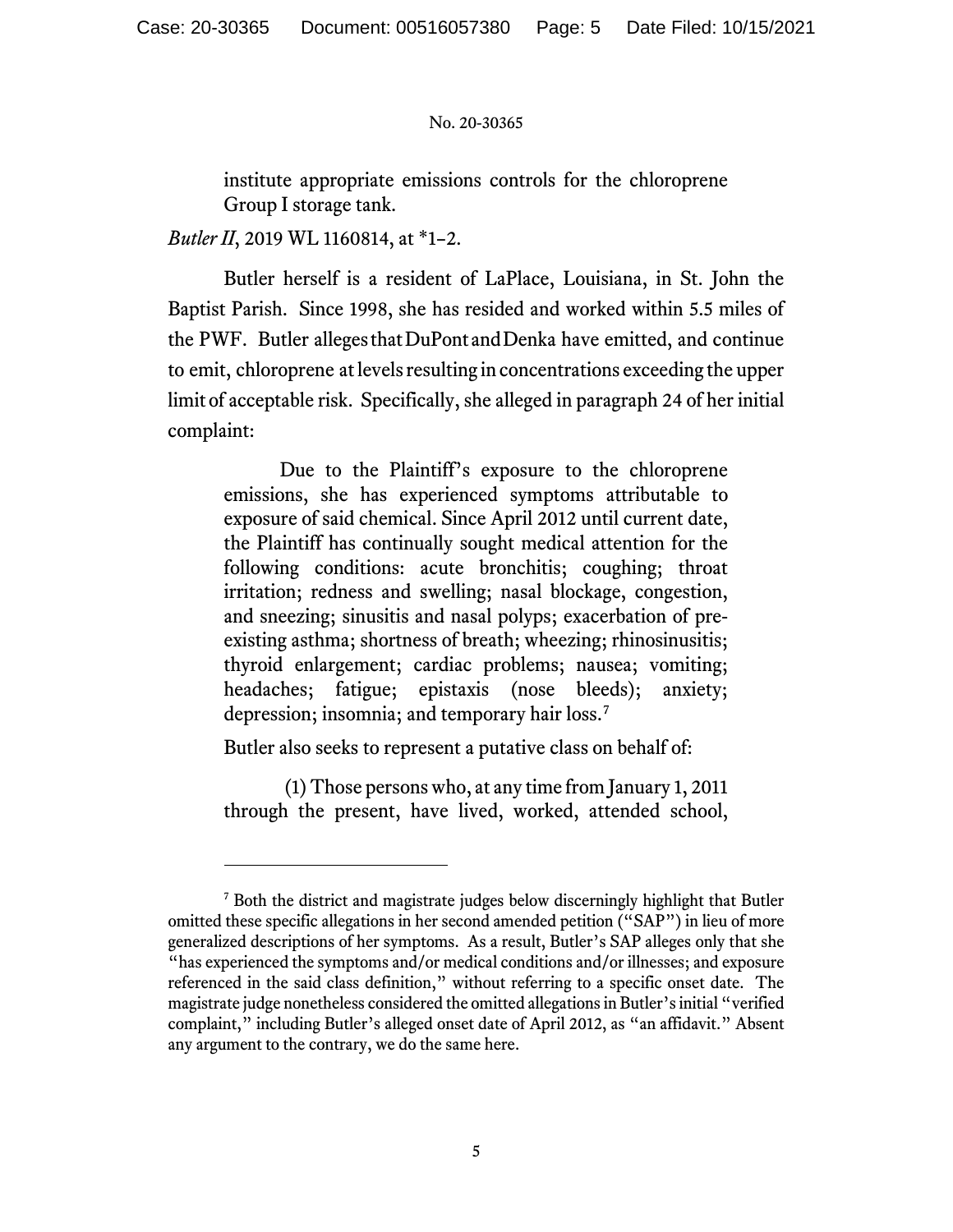and/or actually resided within a geographical boundary of St. John the Baptist Parish . . .; and

(2) who experienced one or more of the following physical symptoms: headaches; sinus problems; dizziness; insomnia; trouble breathing; respiratory irritation, or other respiratory problems; chest pains; acute cardiac palpitations; acute gastrointestinal disorder; acute bronchitis; acute onset of asthma; exacerbation of pre- existing asthma; fatigue; nausea; skin rash; temporary hair loss; chronic coughing; chronic nasal discharge; chronic cardiovascular disorder; chronic throat irritation; chronic eye irritation; chronic thyroid disorder; anxiety; and depression, resulting from their exposure to chloroprene or other chemical substance released from the Pontchartrain Works Facility.<sup>[8](#page-5-0)</sup>

Butler asserts various state tort claims against each of the defendants, and seeks class certification, damages, declaratory relief, and injunctive relief including an abatement of chloroprene releases from the PWF.

The district court ultimately dismissed Butler's claims against DuPont and DOH as prescribed by Louisiana's one-year limitations period, reversed in part the magistrate judge's order granting leave to add strict liability claims against DuPont and dismissed those claims as futile, and dismissed the remaining continuing tort claims against Denka for failure to state a plausible claim. Judgment was entered in favor of the defendants on June 4, 2020, and this appeal timely followed.<sup>[9](#page-5-1)</sup>

<span id="page-5-0"></span><sup>&</sup>lt;sup>8</sup> The putative class definition remained substantively identical in the SAP, except that Butler revised the last sentence to specify that the exposure includes "chloroprene *(chlorobutadiene, C4H5Cl) and/or chloroprene-containing substances emitted, released, or/or leaked from the PWF.*" This amendment is immaterial to our analysis.

<span id="page-5-1"></span><sup>&</sup>lt;sup>9</sup> We note that, independent of the issues presented in this appeal, there are similar cases pending in state and federal court asserting claims relating to the PWF's chloroprene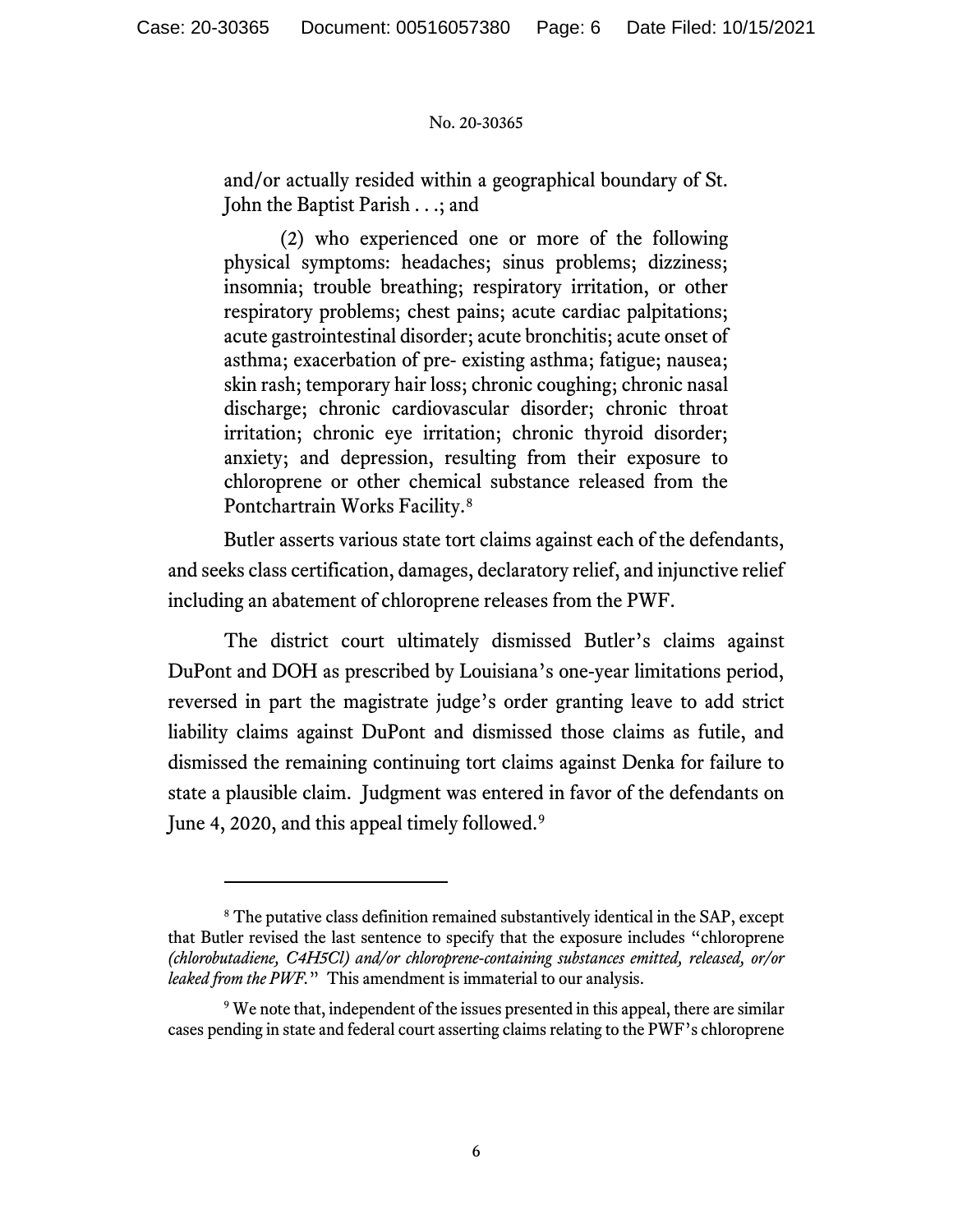II.

Butler first challenges the district court's denial of her motion to remand the case to state court, which we review de novo. *Waste Mgmt., Inc. v. AIG Specialty Ins. Co.*, 974 F.3d 528, 532 (5th Cir. 2020).

Denka and DuPont timely removed the case to federal court under the Class Action Fairness Act, 28 U.S.C. § 1332(d), and the district court concluded that minimal diversity existed between Butler, a Louisiana citizen, and DuPont, a Delaware citizen based on its state of incorporation and the location of its corporate headquarters. On appeal, Butler argues that the district court lacked subject matter jurisdiction and that the state agency defendants are immune from suit in federal court. She primarily asserts that at the time of removal, DOH and DEQ had not waived immunity, and alternatively that their post-removal waiver was not authorized by the state legislature.

While Butler's primary challenge is based on sovereign immunity, her premise that she could not file this suit in federal court in the first instance misunderstands CAFA. CAFA significantly expanded federal diversity jurisdiction over interstate class action claims.<sup>10</sup> Contrary to Butler's

emissions. We express no opinion as to the merits of those claims, and address only Butler's asserted claims here. *See, e.g.*, Order and Reasons, *Gerard v. Denka Performance Elastomer LLC*, No. 18-cv-5739 (E.D. La. Oct. 15, 2018), ECF No. 8 (granting motion to remand to state court); Scheduling Order, *Taylor v. Denka Performance Elastomer LLC*, No. 17-cv-7668 (E.D. La. Apr. 6, 2020), ECF No. 126 (setting bench trial on nuisance claims for April 4, 2022); Order, *Acosta v. Denka Performance Elastomer, LLC*, No. 21-30136 (5th Cir. June 10, 2021), ECF No. 51 (staying proceedings in related appeal).

<span id="page-6-0"></span><sup>10</sup> *See* Class Action Fairness Act of 2005, Pub. L. No. 109-2, § 2, 119 Stat. 4 (2005) ("The purposes of this Act are to . . . restore the intent of the framers of the United States Constitution by providing for Federal court consideration of interstate cases of national importance under diversity jurisdiction."); *id.* §§ 4-5 (amending federal court subject matter and removal jurisdiction as codified in 28 U.S.C. §§ 1332, 1453).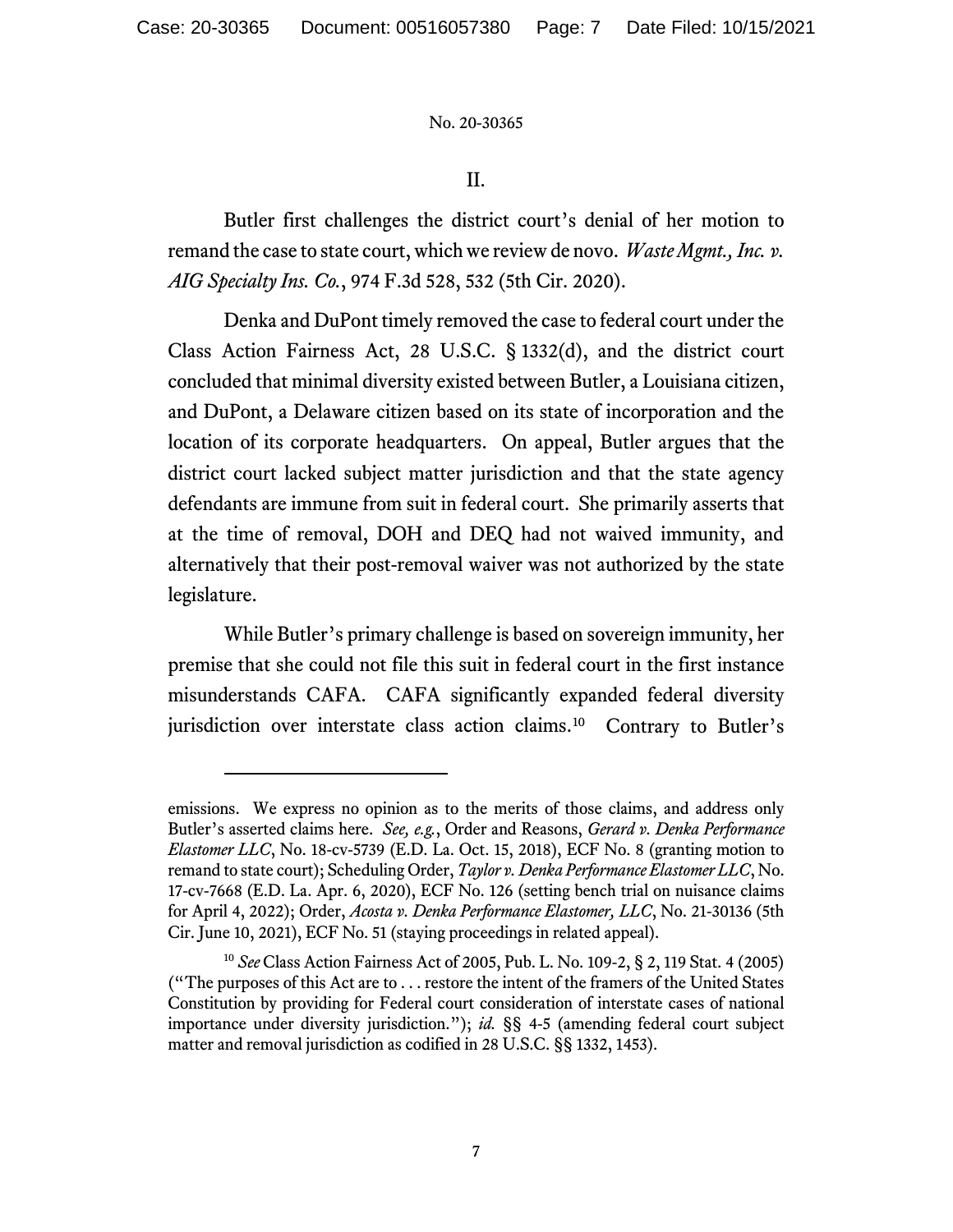assertions, CAFA expanded district courts' "original jurisdiction" to include "any civil action in which the matter in controversy exceeds the sum or value of  $$5,000,000,...$  and is a class action in which  $\lceil \cdot \rceil$  any member of a class of plaintiffs is a citizen of a State different from any defendant." 28 U.S.C. § 1332(d)(2)(A).

As the district court concluded, CAFA's "minimal diversity" requirement is satisfied because Butler is a resident and citizen of Louisiana, and DuPont is a citizen of Delaware. *See In re Katrina Canal Litig. Breaches*, 524 F.3d 700, 705 (5th Cir. 2008); 28 U.S.C. § 1332(d)(2)(A). It is true that even under CAFA, "a state is not a citizen" for diversity purposes. *In re Katrina Canal Litig.*, 524 F.3d at 706. However, a state's presence does not affect CAFA's minimal—rather than complete—diversity requirement. *See id.*

Butler next contends that removal was improper because the state defendants had not waived their sovereign immunity at the time of removal. Not so. CAFA permits removal by "any defendant *without the consent* of all defendants." 28 U.S.C. § 1453(b) (emphasis added); *cf.* 28 U.S.C. § 1446(b)(2)(A) (requiring that "all defendants who have been properly joined and served must join in or consent to the removal of the action" under § 1441(a)). This rule allows defendants to remove a case to federal court without first obtaining consent—and therefore waiver of sovereign immunity—from any joined state defendants, which is what occurred here. While it is true that under CAFA, "a state may find itself in a case removed to federal court without having joined in the removal," this procedure does not itself infringe the state's sovereign immunity because the "state, having taken no affirmative act, has not waived immunity and can still assert it." *Frazier v. Pioneer Ams. LLC*, 455 F.3d 542, 547 (5th Cir. 2006) (citing *Lapides v. Bd. of Regents of Univ. Sys. of Ga.*, 535 U.S. 613, 616 (2002)). Consequently, "CAFA, like other statutes, provides jurisdiction over cases in which states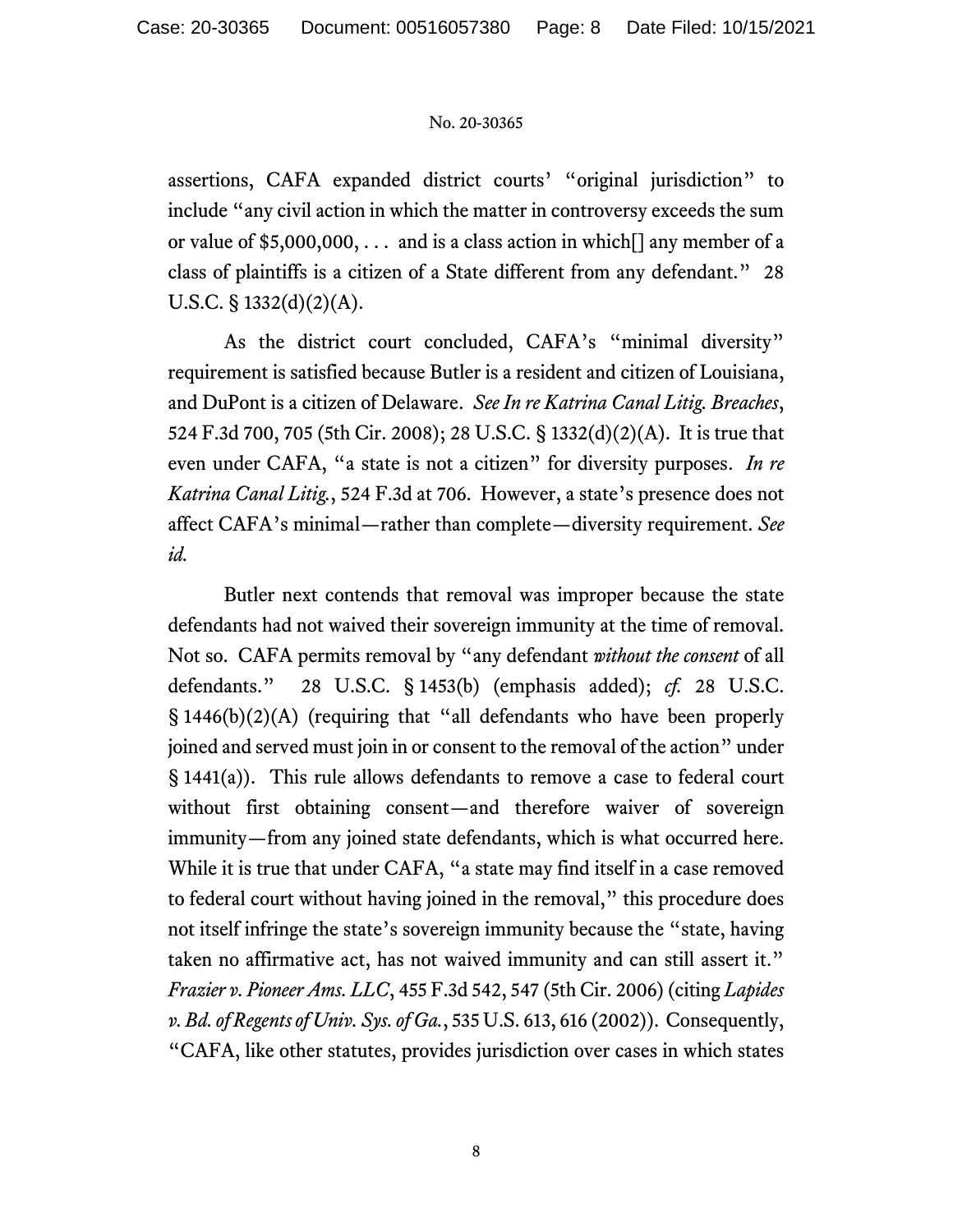may, if they choose, be defendants, thus respecting state dignity interests." *Id.*; *accord In re Katrina Canal Litig.*, 524 F.3d at 706 (holding that CAFA's expanded jurisdiction "does not tax the [state's] immunity," even when the state was involuntarily removed to federal court).

Butler further argues that removal was barred by the Eleventh Amendment, which grants states (and qualifying state agencies) immunity from suits brought by citizensin federal court. *Lapides*, 535 U.S. at 616 (citing *Hans v. Louisiana*, 134 U.S. 1 (1890)). However, it is well established that states can waive this immunity. *Id.* at 618 ("A State remains free to waive its Eleventh Amendment immunity from suit in a federal court."). A state's voluntary appearance in federal court, including through removal, constitutes such waiver. *Id.* at 619–20. Such a waiver is precisely what occurred here: DEQ and DOH—both represented by the state's attorney general—expressly waived their Eleventh Amendment immunity in opposing Butler's motion to remand.

Notwithstanding this express consent, Butler argues that Louisiana has categorically rejected any waiver of its sovereign immunity, and that neither the DEQ, DOH, nor the attorney general has authority to waive sovereign immunity or consent to federal court jurisdiction. Butler relies on Louisiana Revised Statutes section 13:5106(A), which states: "No suit against the state or a state agency or political subdivision shall be instituted in any court other than a Louisiana state court."

Butler's arguments are unavailing. To start, we have previously interpreted section 13:5106(A) narrowly as recognizing Louisiana's waiver of "its immunity in state, but not federal, court." *Frazier*, 455 F.3d at 547.

Moreover, the Supreme Court rejected a nearly identical argument by the State of Georgia in *Lapides v. Board of Regents of the University System of Georgia*. In that case, Georgia's attorney general consented to removal of a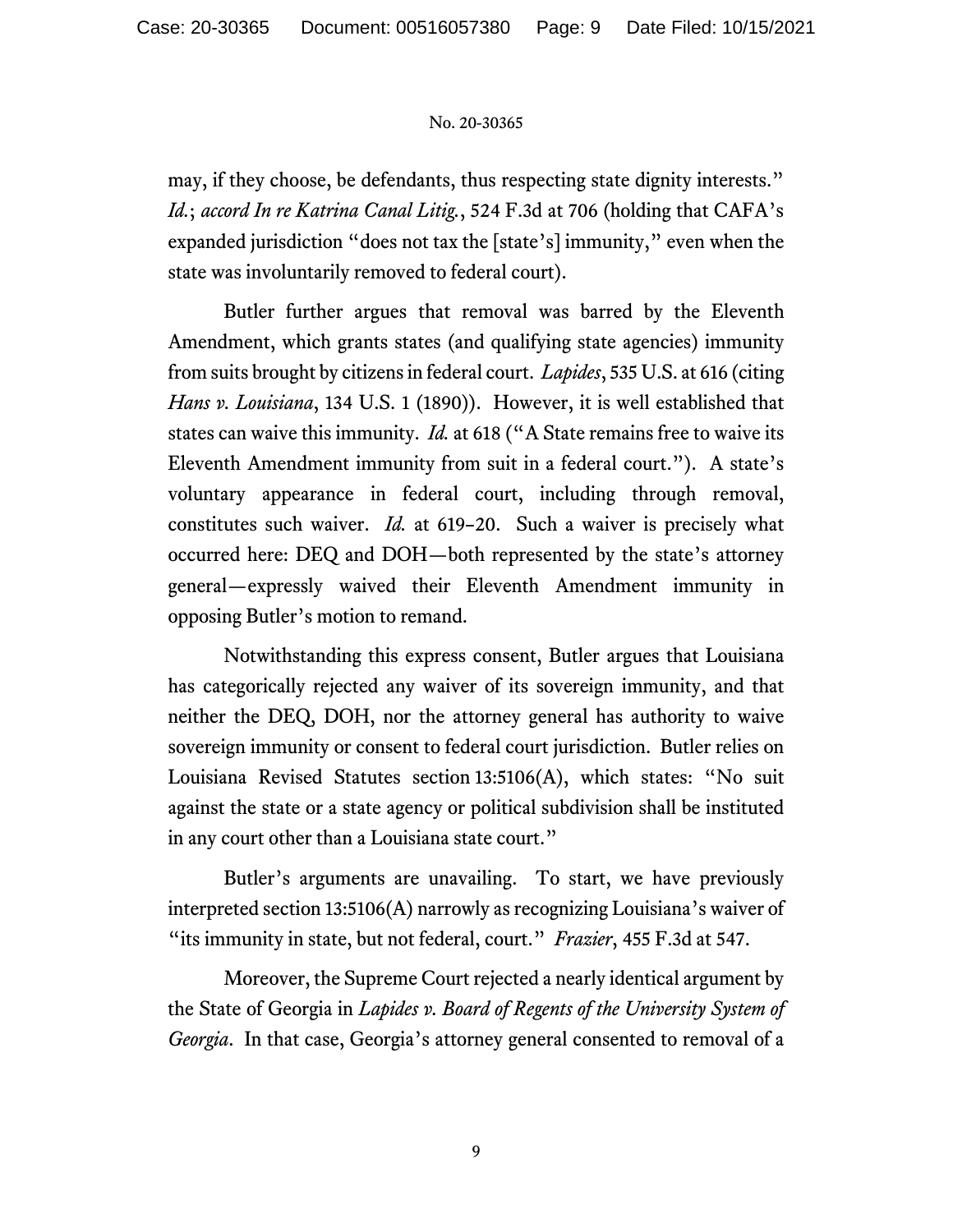professor's lawsuit for state and federal claims against the Georgia state university system and university officials. *Lapides*, 535 U.S. at 616, 622. Following removal, Georgia sought to invoke its sovereign immunity to dismiss the claims. *Id.* at 616–17. The Supreme Court held that Georgia's voluntary invocation of federal jurisdiction by consenting to removal constituted waiver. *Id.* at 620–24. In doing so, the Court rejected Georgia's argument that the attorney general did not have statutory authority to "waive the State's Eleventh Amendment immunity. . . even after it removed its case to federal court[.]" *Id.* at 621–22. The Court emphasized that "[a] rule of federal law that finds waiver through a state attorney general's invocation of federal-court jurisdiction avoids inconsistency and unfairness," as opposed to a rule that "denies waiver despite the state attorney general's stateauthorized litigating decision." *Id.* at 623.[11](#page-9-0) *Lapides* likewise controls here.[12](#page-9-1)

Accordingly, we agree with the district court that removal was proper pursuant to CAFA, and the state agencies have consented to federal jurisdiction thereby waiving any sovereign immunity in this case.

<span id="page-9-0"></span><sup>&</sup>lt;sup>11</sup> *Lapides* acknowledged that it did not consider whether its holding would apply to federal claims against a state defendant, or where the state has not waived its underlying sovereign immunity from suit in *state* courts. *Lapides*, 535 U.S. at 617–18; *accord Meyers ex rel. Benzing v. Texas*, 410 F.3d 236, 247 (5th Cir. 2005) (extending *Lapides*'s "voluntary invocation principle and its waiver-by-removal rule" as "fully applicable to suits based on federal-law claims"). This is of no concern here because this case is squarely controlled by *Lapides*: Butler alleges only state tort claims, and no party argues that Louisiana prohibits such claims against state defendants in state court. To the contrary, Butler asserts the opposite in arguing for remand.

<span id="page-9-1"></span><sup>&</sup>lt;sup>12</sup> Butler does not contest that the Louisiana attorney general is authorized to represent DEQ and DOH in this litigation. *See Meyers*, 410 F.3d at 247 ("[A] rule of federal law that finds waiver through invocation of federal court jurisdiction *by an attorney authorized to represent the state in the pertinent litigation* would avoid inconsistency and unfairness." (emphasis added) (citing *Lapides*, 535 U.S. at 622–24)); *see also* La. R.S. 49:257(A) ("[T]he attorney general shall represent the state and all departments and agencies of state government in all litigation arising out of or involving tort. . . .").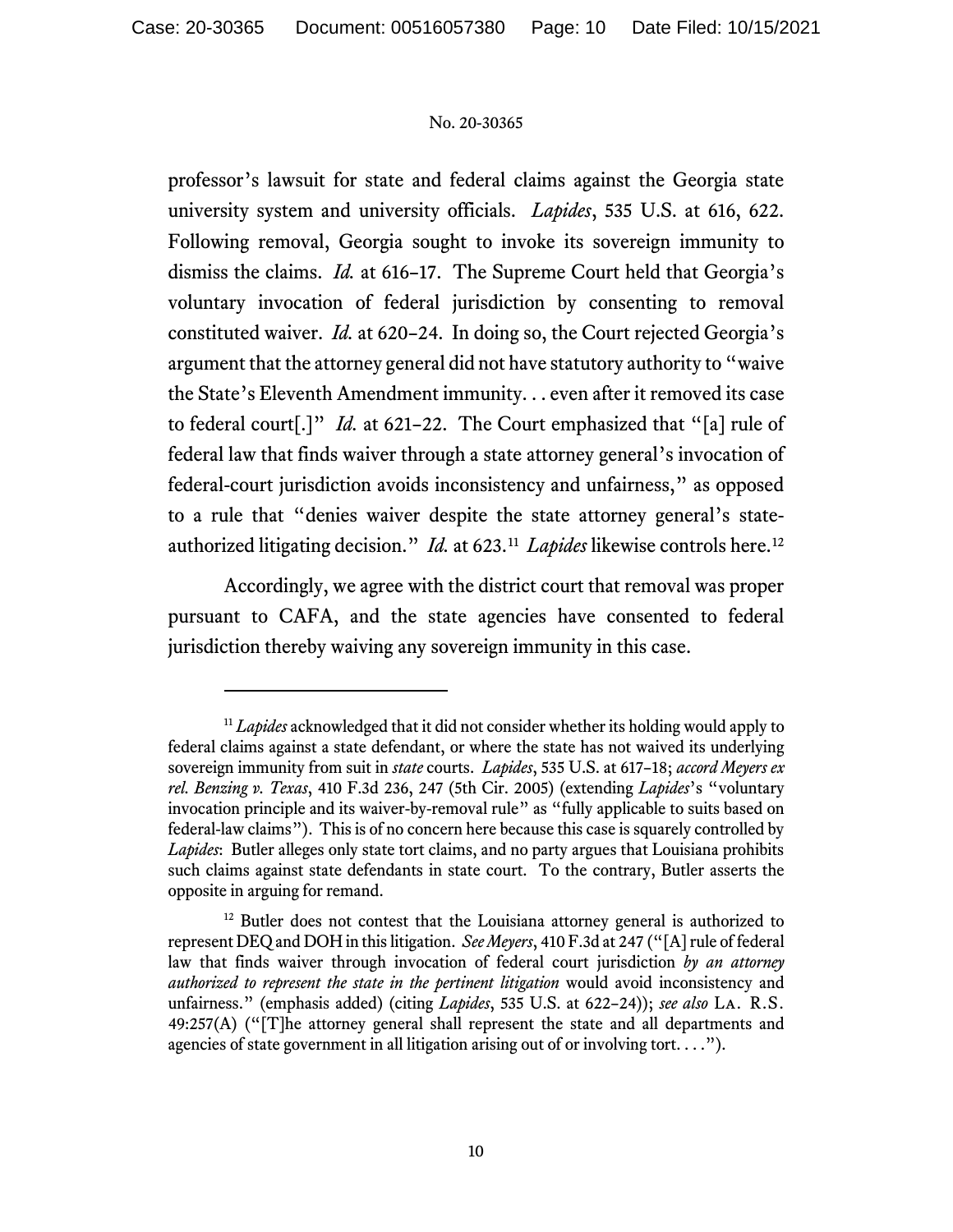# III.

Satisfied of our jurisdiction, we turn to the merits. We review the district court's dismissal for failure to state a claim de novo, "applying the same standard applied by the district court." *Masel v. Villarreal*, 924 F.3d 734, 742–43 (5th Cir. 2019), *as revised* (June 6, 2019). A denial of a motion to amend the complaint is reviewed for abuse of discretion, but when the denial is based on the futility of amendment for failure to state a claim upon which relief could be granted, as here, we review that denial de novo under the same standards as a dismissal under Rule 12(b)(6). *Villarreal v. Wells Fargo Bank, N.A.*, 814 F.3d 763, 766 (5th Cir. 2016).

# A.

Butler first challenges the dismissal of her claims against DuPont and DOH as time-barred. Butler alleges that DuPont, as the former neoprene manufacturer until 2015 and current owner of the PWF's land and buildings, is liable for various tort claims arising from the chloroprene emissions. She also claims that DOH failed to adequately warn Butler and the community about the dangers of chloroprene exposure and failed to fully investigate the health effects of chloroprene. We first consider whether Butler's allegations on their face are prescribed, and second, whether any tolling of prescription applies.

# 1.

Under Louisiana's civil code, Butler's alleged tort claims are "subject to a liberative prescription of one year," which "commences to run from the day injury or damage is sustained." LA. CIV. CODE art. 3492. "When damages are not immediate, the action in damages is formed and begins to prescribe only when the tortious act actually produces damage and not on the day the act was committed." *Tenorio v. Exxon Mobil Corp.*, 170 So. 3d 269, 274 (La. Ct. App. 2015). An injury or damage is sustained "when it has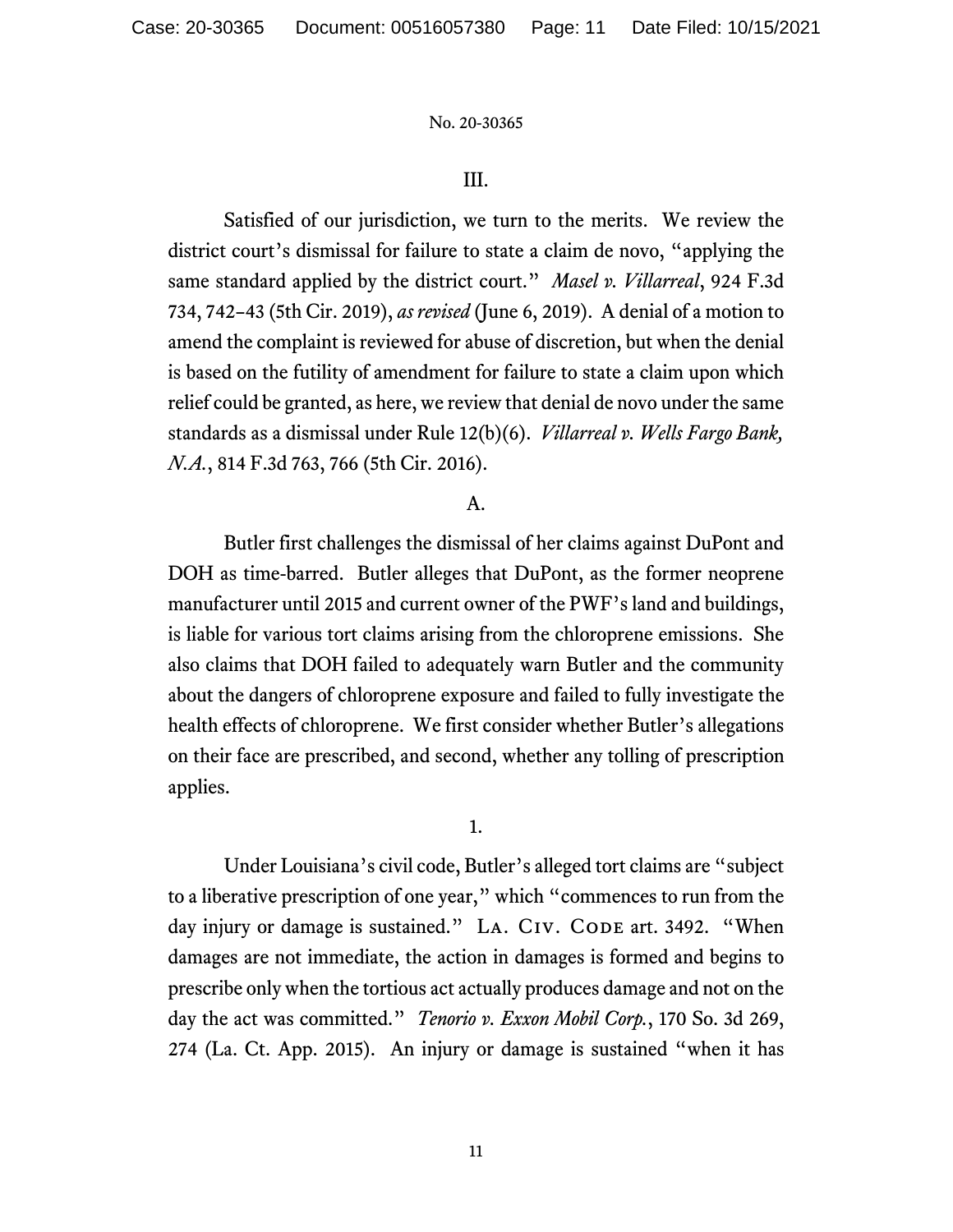manifested itself with sufficient certainty to support accrual of a cause of action." *Id.* "The burden of proof is normally on the party pleading prescription; however, if on the face of the petition it appears that prescription has run, . . . the burden shifts to the plaintiff to prove a suspension or interruption of the prescriptive period' based on the equitable doctrine of *contra non valentem*." *In re Taxotere (Docetaxel) Prods. Liab. Litig.*, 995 F.3d 384, 388–89 (5th Cir. 2021) (quoting *Younger v. Marshall Indus. Inc.*, 618 So. 2d 866, 869 (La. 1993)); *accord Hogg v. Chevron USA, Inc*., 45 So. 3d 991, 998 (La. 2010).

Butler filed her initial complaint in state court on June 5, 2018. Therefore, for Butler's claims to be timely, the prescription period must have begun or been tolled until June 5, 2017. Butler alleged that she began seeking treatment for symptoms of chloroprene exposure in April 2012, which is the date her injury first accrued. Thus, unless tolled, the one-year prescription expired well before Butler filed suit six years later.

# 2.

We next consider whether Butler has met her burden in proving that prescription was tolled under the doctrine of *contra non valentem*. *In re Taxotere*, 995 F.3d at 388–89. At the pleadings stage, she has.

*Contra non valentem*[13](#page-11-0) is an equitable doctrine that tolls prescription where, *inter alia*, "the cause of action is neither known nor reasonably knowable by the plaintiff." *Marin v. Exxon Mobil Corp.*, 48 So. 3d 234, 245 (La. 2010). Under this doctrine, "the prescriptive period begins to run 'on the date the injured party discovers or should have discovered the facts upon

<span id="page-11-0"></span><sup>13</sup> From the Latin expression *contra non valentem agere nulla currit praescriptio* ("Prescription does not run against a party unable to act"). *Crier v. Whitecloud*, 496 So. 2d 305, 307 & n.4 (La. 1986).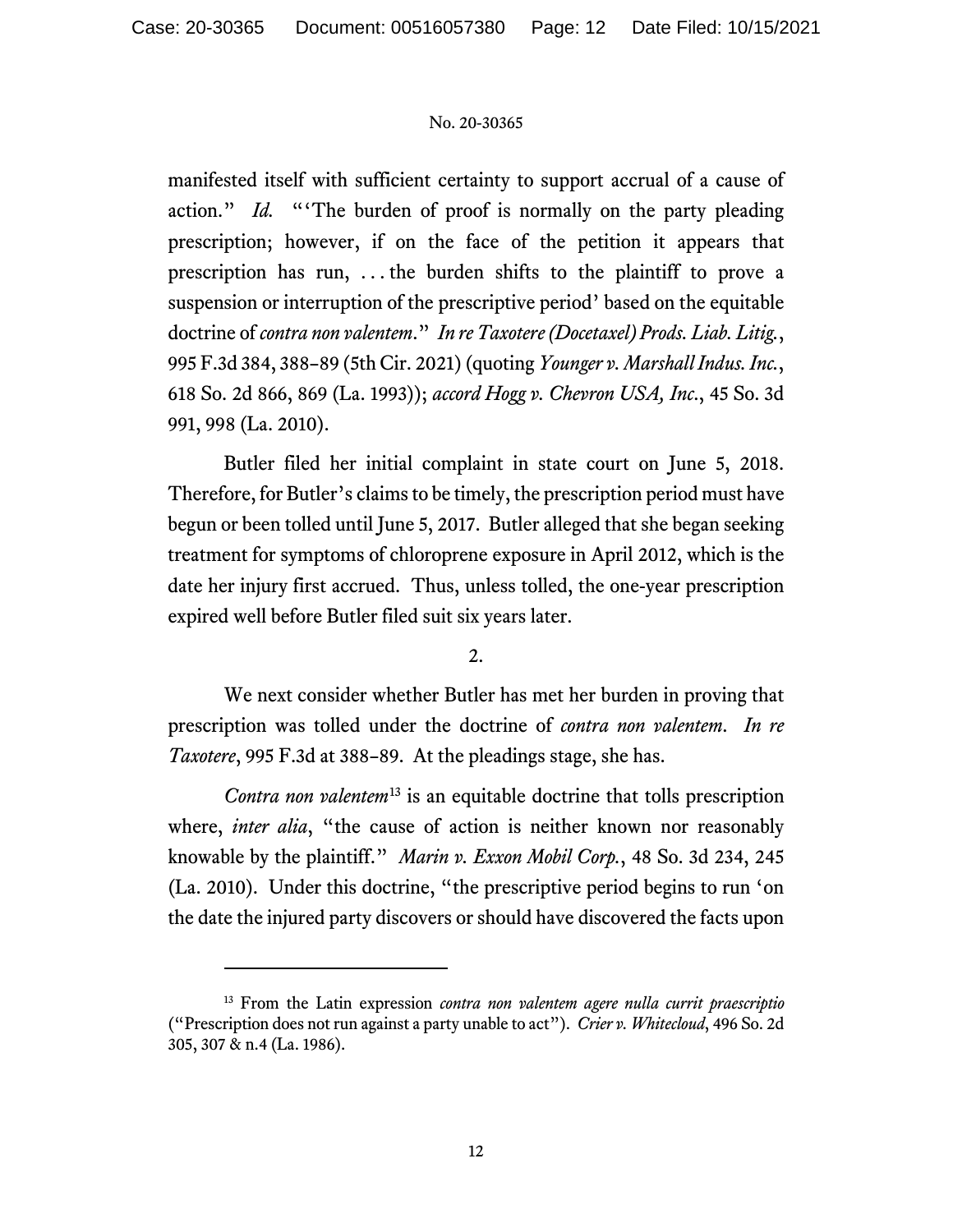which his cause of action is based.'" *Chevron USA, Inc. v. Aker Mar., Inc.*, 604 F.3d 888, 893 (5th Cir. 2010) (quoting *Griffin v. Kinberger*, 507 So. 2d 821, 823 (La. 1987)). The exact time at which prescription begins to run "depends on the reasonableness of a plaintiff's action or inaction." *Knaps v. B & B Chem. Co.*, 828 F.2d 1138, 1140 (5th Cir. 1987) (per curiam) (quoting *Jordan v. Emp. Transfer Corp.*, 509 So. 2d 420, 423 (La. 1987)).

Consequently, prescription begins only "when a plaintiff obtains actual or constructive knowledge of facts indicating to a reasonable person that he or she is the victim of a tort." *Campo v. Correa*, 828 So. 2d 502, 510 (La. 2002). "Constructive knowledge is whatever notice is enough to excite attention and put the injured party on guard and call for inquiry. Such notice is tantamount to knowledge or notice of everything to which a reasonable inquiry may lead." *Id.* at 510–11. "That means prescription runs 'from the time there is notice enough to call for *inquiry* about a claim, not from the time when the inquiry reveals facts or evidence sufficient to *prove* the claim.'" *In re Taxotere*, 995 F.3d at 391 (quoting *Terrel v. Perkins*, 704 So. 2d 35, 39 (La. Ct. App. 1997)). Under this standard, "a plaintiff will be deemed to know what he could have learned with reasonable diligence." *Tenorio*, 170 So. 3d at 274.

Butler first contends *contra non valentem* applies because she was not "aware in April 2012 that her symptoms were caused by chloroprene, much less that acts of [DuPont] and DOH were causing her symptoms." But *actual* knowledge is not required.

Butler next contends that she lacked even constructive knowledge that the chloroprene emissions from PWF caused her symptoms. "[T]he ultimate issue in determining whether [Butler] had constructive knowledge sufficient to commence a prescriptive period is the reasonableness of [Butler's] action or inaction in light of [her] education, intelligence, and the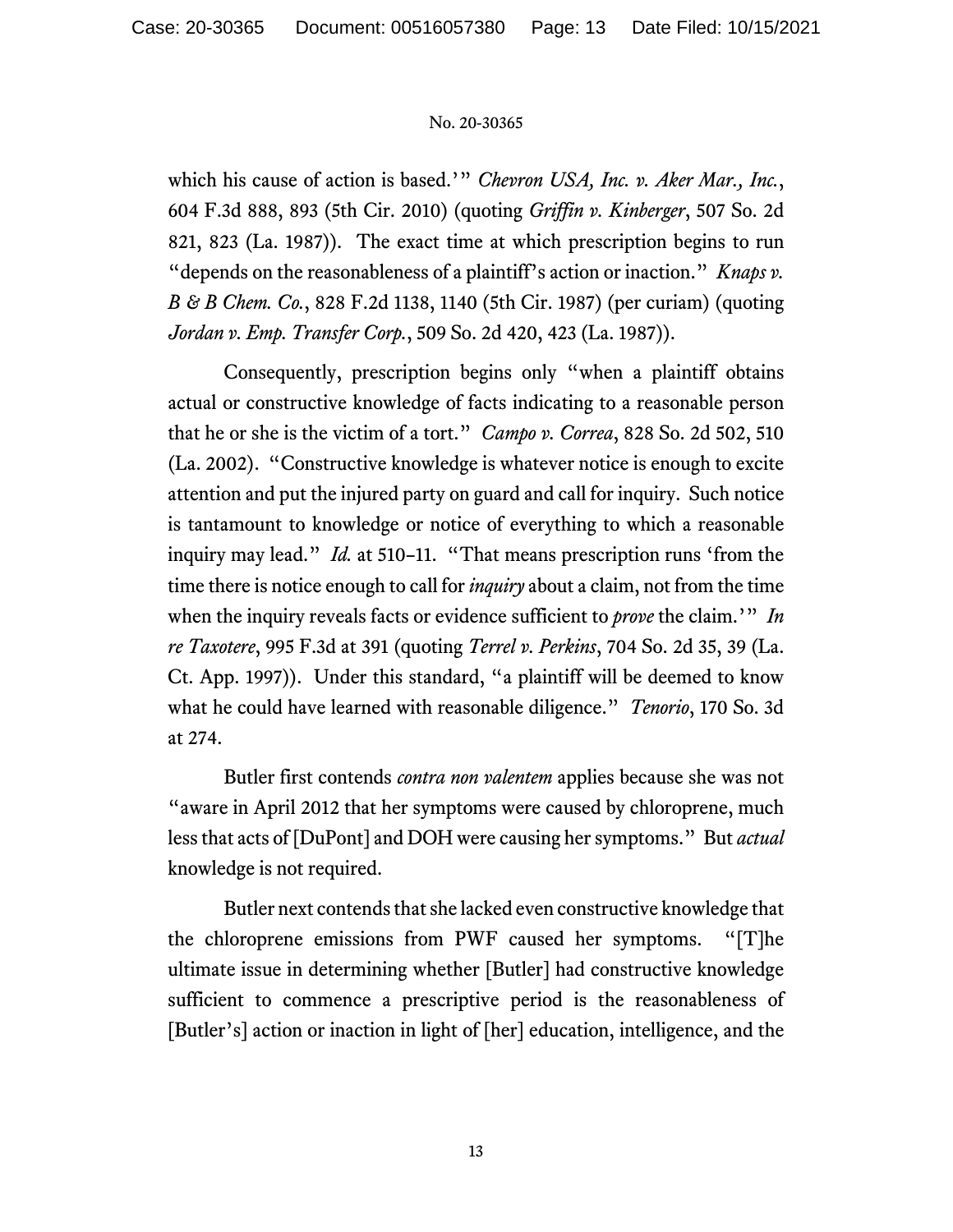nature of the defendant's conduct." *Wells v. Zadeck*, 89 So. 3d 1145, 1151 (La. 2012) (quoting *Marin*, 48 So. 3d at 246). Consequently, "the reasonableness of the plaintiff's actions centers upon the knowledge she possessed." *Id*. at 1152.[14](#page-13-0) Louisiana courts consistently consider "the reasonableness of a plaintiff's action or inaction" based on the position she is in—including the information known or otherwise available to her at the time. *See Jordan*, 509 So. 2d at 423; *see also Knaps*, 828 F.2d at 1140; *Lennie v. Exxon Mobil Corp.*, 251 So. 3d 637, 646 (La. Ct. App. 2018).

Butler's specific allegations as to the onset of her symptoms attributable to chloroprene and her ensuing treatment are admittedly thin.[15](#page-13-1) However, at the pleadings stage, Butler need only allege "sufficient factual matter, accepted as true, to 'state a claim to relief that is plausible on its face.'" *Ashcroft v. Iqbal*, 556 U.S. 662, 678 (2009) (quoting *Bell Atl. Corp. v. Twombly*, 550 U.S. 544, 570 (2007)). Here, consistent with the pleadings standard in which we must "accept all well-pleaded facts as true and view all facts in the light most favorable to the plaintiff," *Thompson v. City of Waco*, 764 F.3d 500, 502 (5th Cir. 2014), she has alleged enough.

While Butler's FAP alleged that she began experiencing symptoms in April 2012 that were ultimately linked to chloroprene exposure—i.e. "[d]ue to Plaintiff's exposure to the chloroprene emissions"—more facts are necessary to determine *when* she received notice of such linkage. Contrary to defendants' urging, we decline to read the complaint's phrasing of "due to"

<span id="page-13-1"></span><span id="page-13-0"></span><sup>&</sup>lt;sup>14</sup> This reasonableness standard does not require Butler to have known in April 2012 that her symptoms were attributable to chloroprene emissions from the PWF, which would be more akin to an *actual* knowledge standard. *See, e.g.*, *Luckett v. Delta Airlines, Inc.*, 171 F.3d 295, 300 (5th Cir. 1999) ("To decide otherwise would be to say that a plaintiff must *know* the cause of her damage, taking away the constructive knowledge component of the rule.").

<sup>15</sup> *See supra* n.7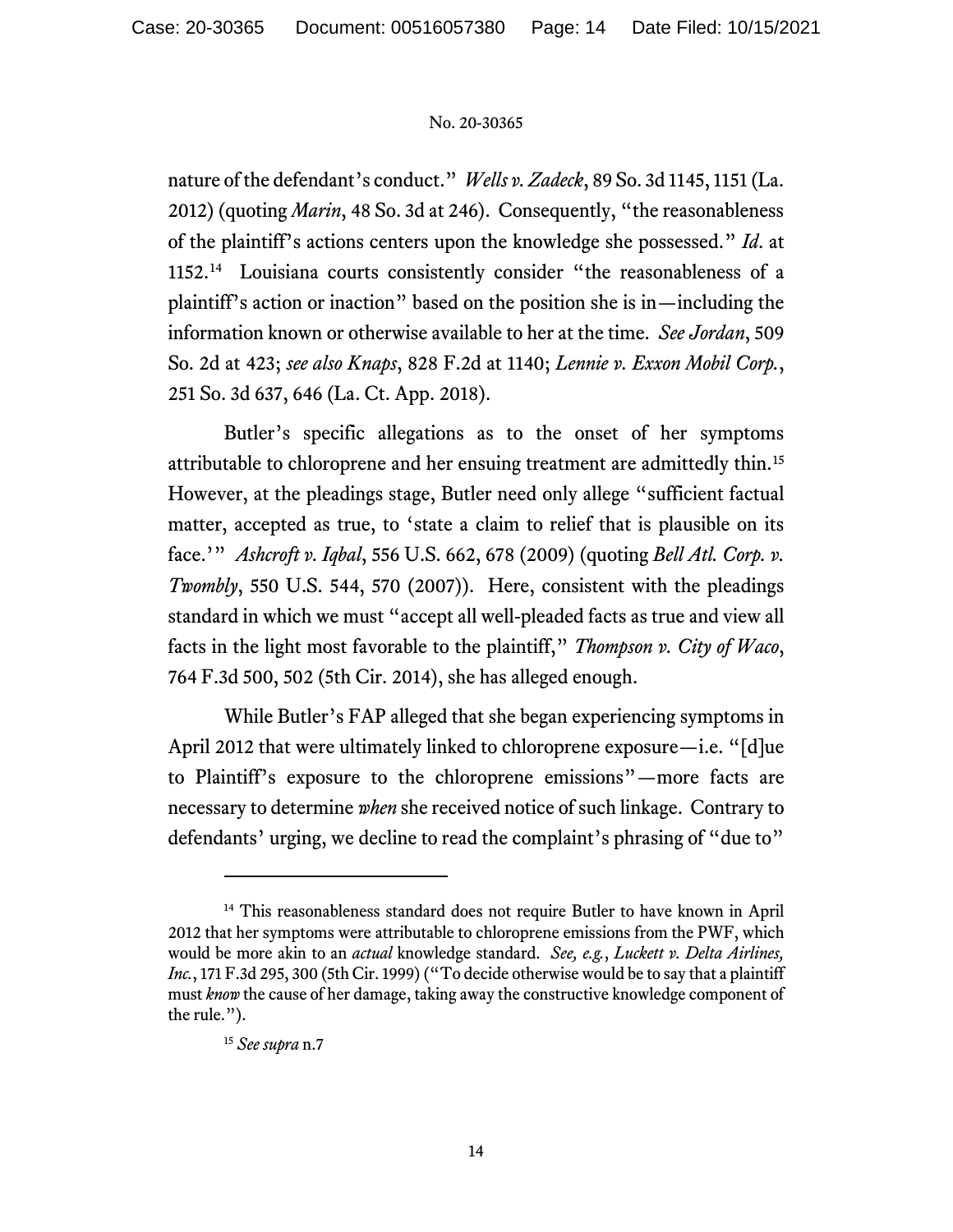so narrowly to mean that Butler knew, in 2012, that chloroprene caused her symptoms. Indeed, at oral argument, Butler's counsel clarified that Butler's symptoms "were not linked to chloroprene until much, much later."<sup>[16](#page-14-0)</sup>

DuPont rightfully concedes that its stronger argument is that Butler at some point after she first started seeking medical treatment—was on constructive notice that chloroprene *may have been* responsible for her symptoms. But that fact-bound conclusion is not evident to us at the pleadings stage.[17](#page-14-1) While conclusive proof as to the cause of Butler's symptoms is not required to satisfy constructive notice that begins the prescriptive period, there must be "enough notice to call for an inquiry about a claim." *Luckett v. Delta Airlines, Inc.*, 171 F.3d 295, 300 (5th Cir. 1999) ("The commencement of prescription does not necessarily wait for the pronouncement of a victim's physician or of an expert. . . . [T]he prescriptive period commences when there is enough notice to call for an inquiry about a claim, not when an inquiry reveals the facts or evidence that specifically outline the claim." (internal citations omitted)). On the record before us, we

<span id="page-14-0"></span><sup>&</sup>lt;sup>16</sup> We understand why the district and magistrate judges reached the opposite conclusion based on the imprecise pleading in Butler's FAP and SAP implying that Butler was aware, as of April 2012, that her symptoms was attributable to chloroprene exposure. Indeed, this may be determinative following discovery, where both parties will have the opportunity to develop the facts relating to Butler's medical treatment history. Similarly, the parties can probe, as the district court postulated, whether "[s]eeking medical attention for approximately 20 symptoms consistently for years would put a reasonable person on guard to inquire into why she is suffering persistently with so many symptoms." *Butler II*, 2019 WL 1160814, at \*4.

<span id="page-14-1"></span><sup>&</sup>lt;sup>17</sup> Indeed, the Louisiana cases primarily relied on by the parties were decided only after an evidentiary hearing on prescription. *See, e.g.*, *Wells*, 89 So. 3d at 1147–48; *Tenorio*, 170 So. 3d at 274; *Lennie*, 251 So. 3d at 644–46; *Guerin v. Travelers Indemnity Co.*, 296 So. 3d 625, 628 (La. Ct. App. 2020). Likewise, the federal cases we find instructive were similarly decided on motions for summary judgment. *See, e.g.*, *In re Taxotere*, 995 F.3d at 388; *Luckett*, 171 F.3d at 300; *Jenkins v. Bristol-Myers Squibb Co.,* 689 F. App'x 793, 795 (5th Cir. 2017); *Crochet v. Bristol-Myers Squibb Co.*, 804 F. App'x 249, 250 (5th Cir. 2020).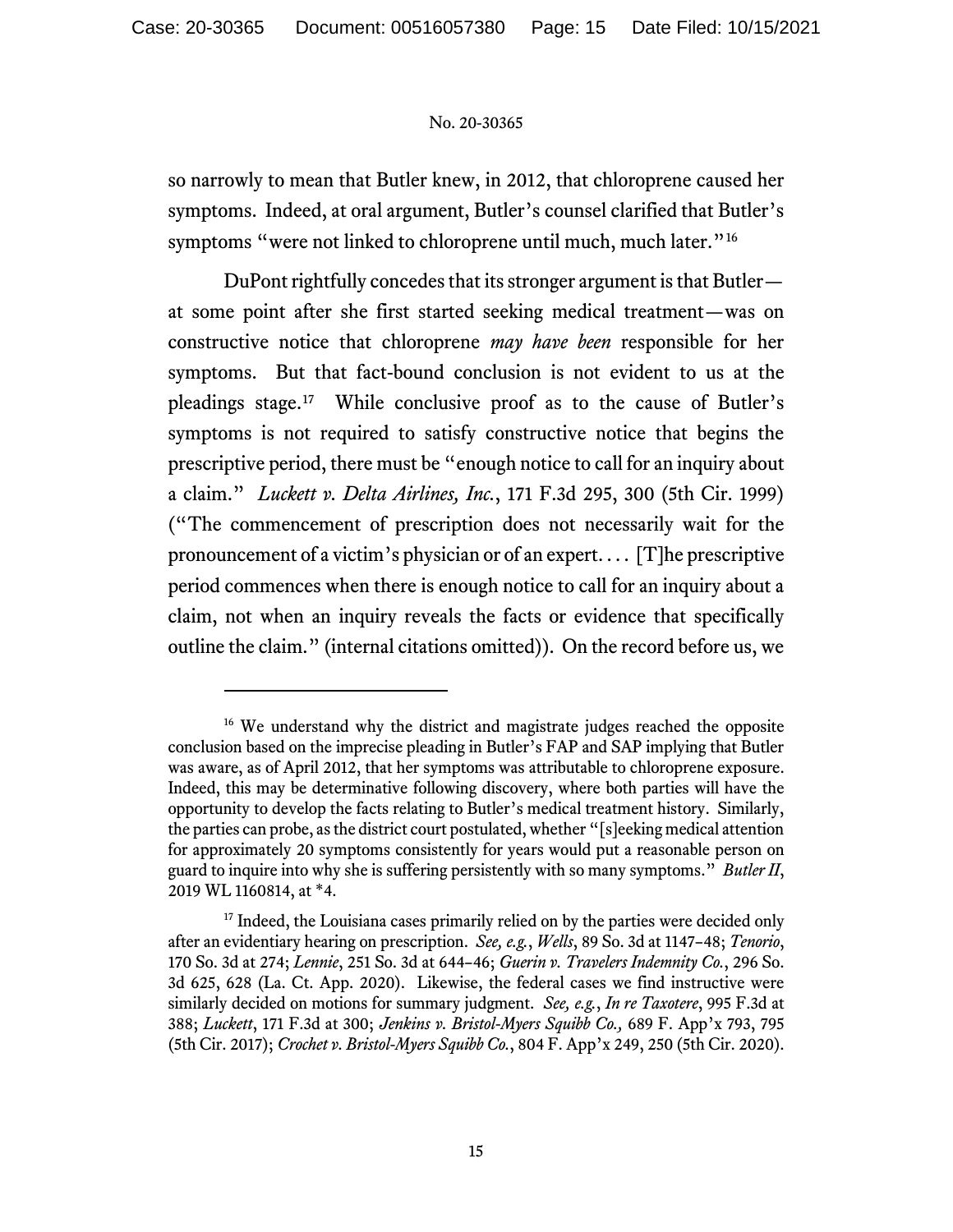cannot say at what point Butler received such notice. Indeed, that may be dispositive upon further discovery of Butler's medical treatment history as to what she learned, and when she learned it. *Compare, e.g.*, *Jenkins v. Bristol-Myers Squibb Co.,* 689 F. App'x 793, 796–97 (5th Cir. 2017), *with Crochet v. Bristol-Myers Squibb Co.*, 804 F. App'x 249, 252–55 (5th Cir. 2020).

Moreover, DuPont and DOH primarily rely on cases in which a plaintiff's *diagnosis*, more than one year prior to filing suit, constitutes constructive notice. But that distinction is critical, and supports our contrary holding here. Significantly, as alleged in her pleadings, Butler was not diagnosed or otherwise told that her symptoms were a result of excessive chloroprene emissions more than one year prior to filing suit. *Cf. Tenorio*, 170 So. 3d at 275 ("[Plaintiff's] *diagnosis* was constructive notice sufficient to put [him] on guard and to call him to inquire into the cause of his condition." (emphasis added)); *Lennie*, 251 So. 3d at 648 ("Mr. Lennie's *diagnosis* of lung cancer in January 2010 was constructive notice sufficient to put the [plaintiffs] on guard and to call for them to inquire further into the cause of his condition." (emphasis added)); *Guerin v. Travelers Indem. Co.*, 296 So. 3d 625, 631 (La. Ct. App. 2020) ("[Plaintiff's] *diagnosis* in 2015 was constructive notice sufficient to put him on guard and to call him to inquire into the cause of his condition." (emphasis added)). [18](#page-15-0)

<span id="page-15-0"></span><sup>&</sup>lt;sup>18</sup> Again, defendants DuPont and DOH's reliance on these cases for the proposition "that medical diagnosis triggers the duty to inquire" is inapt, as Butler does not allege that she was ever diagnosed. Indeed, even years of seeking and receiving medical treatment leading up to a diagnosis does not necessarily trigger the running of prescription. *See Zumo v. R.T. Vanderbilt Co.*, 527 So. 2d 1074, 1077–78 (La. Ct. App. 1988) (holding, on summary judgment, that prescription did not begin to run on plaintiff's claim that exposure to workplace chemicals caused his skin cancer until his cancer diagnosis, even though he had been diagnosed with chronic dermatitis and first learned he was allergic to those chemicals four years earlier).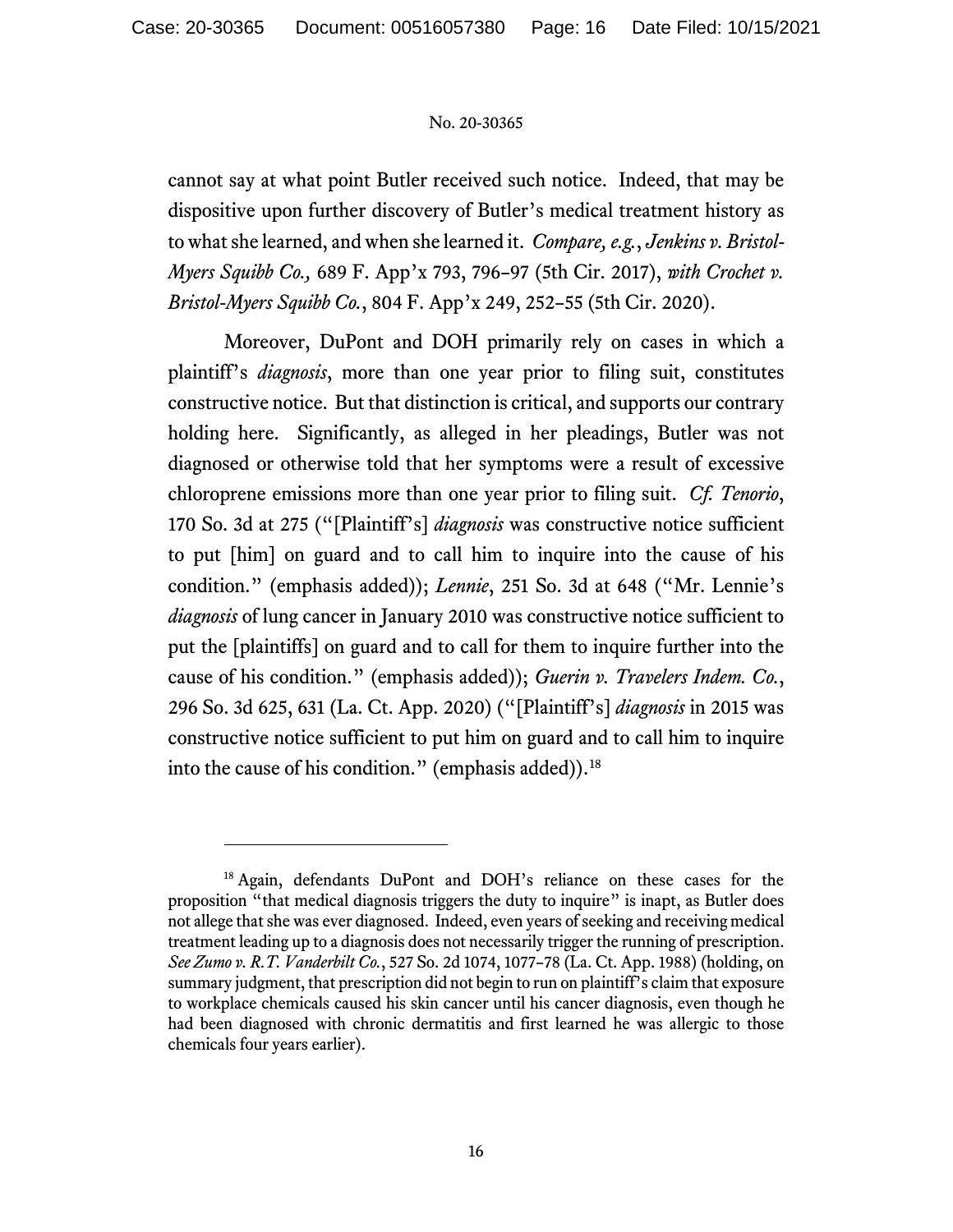At oral argument, DuPont attempted to distinguish these cases by asserting that "latent" "cellular level diseases like cancer" require a diagnosis before prescription runs, but that Butler's symptoms were "severe" "overt injuries" sufficient to constitute constructive notice without a diagnosis. We choose not to reach such an intensely fact-based distinction at the pleadings stage and on the sparse record before us. This further demonstrates why discovery—at least as to prescription—is warranted here.

Finally, our conclusion is further bolstered by defendants' consistent *denial* that chloroprene—either in April 2012 or in the years since—*caused* any of Butler's symptoms. In other words, absent a diagnosis or any facts that Butler received sufficient notice linking her symptoms to chloroprene, and drawing all reasonable inferences in Butler's favor at the pleadings stage, we cannot conclude that Butler had constructive notice more than one year prior to filing suit. Consistent with Louisiana's *contra non valentem* analysis as to what Butler reasonably knew or should have known at the time, we disagree that, on the record before us, Butler had constructive knowledge sufficient to trigger the running of prescription over a year before she filed suit in June 2018. *See Wells*, 89 So. 3d at 1151. Accordingly, we reverse the district court's holding that Butler's claims were prescribed.[19](#page-16-0)

# B.

Second, Butler appeals the denial of her motion to amend her complaint to assert a claim against DuPont for the *ongoing* chloroprene

<span id="page-16-0"></span><sup>&</sup>lt;sup>19</sup> DOH alternatively argues that Butler's claims against it are prescribed based on its July 2016 community meeting and subsequent actions. However, the reasonableness of whether Butler could or should have discovered, or attended, these community meetings is likewise dependent on undeveloped facts, especially the circumstances of her medical treatment.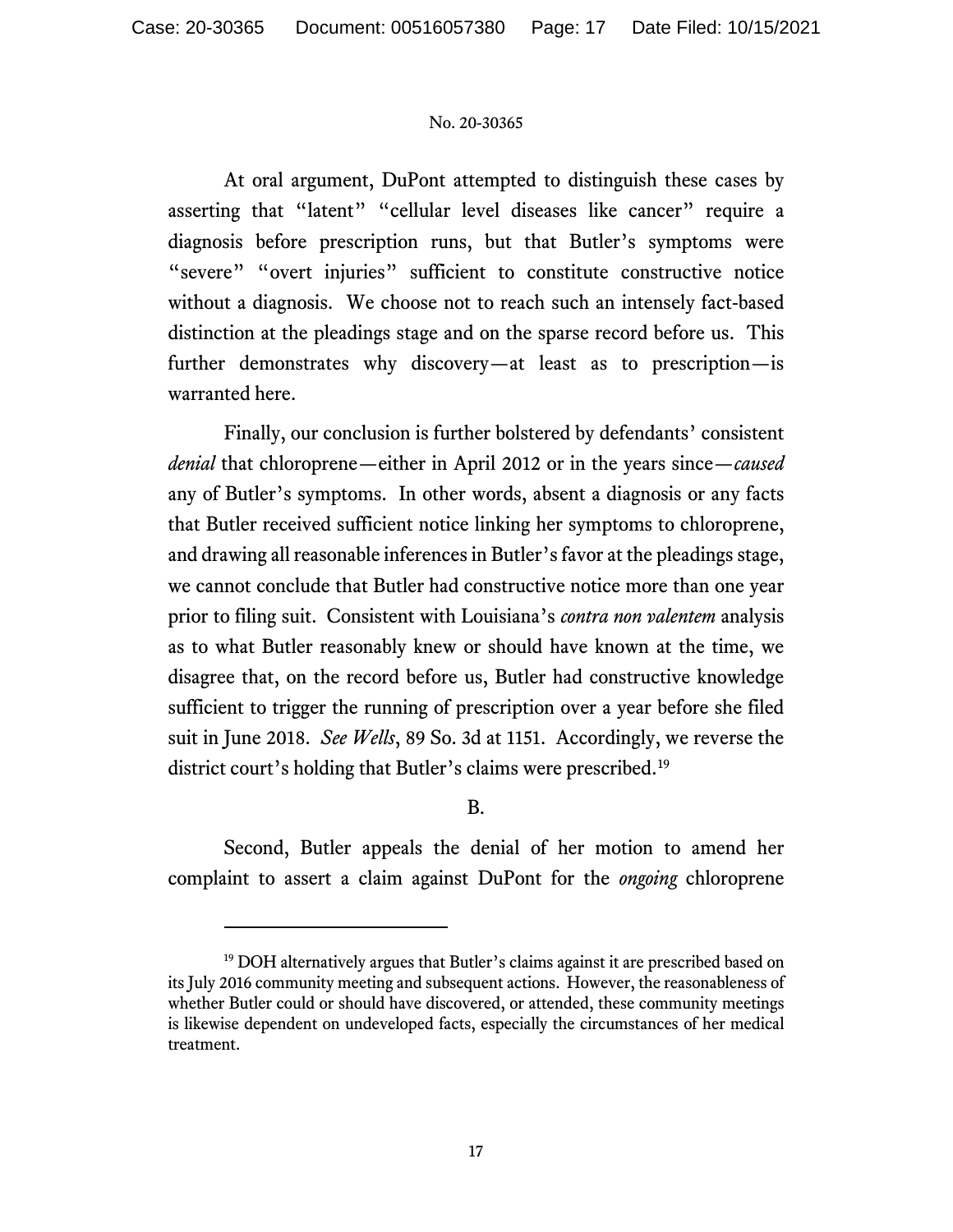emissions. Specifically, Butler claimed that DuPont and Denka were strictly liable for the PWF's ongoing chloroprene emissions from PWF's "defective" neoprene production units pursuant to Louisiana Civil Code Articles 2317 and 2317.1. Butler alleged that DuPont "owned and operated the entire PWF from 1969 to 2015," when it sold the PWF to Denka. After the sale, "*except for the neoprene manufacturing units of the PWF* . . . DuPont retained ownership of the entirety of the PWF land and buildings, including the building where it currently manufactures Kevlar." Thus, Butler asserts, DuPont and Denka are both liable because "during separate periods of time, [they] have had ownership, care, custody, and control of the neoprene units of the PWF; and DuPont has maintained care, custody, and control of the PWF since 1969."

The first requirement for strict (custodial) liability is that "[t]he *thing* which caused injury must be in the care, custody and control of the defendant." *Palermo v. Port of New Orleans*, 951 So. 2d 425, 438 (La. App. 2007) (emphasis added); *accord Fruge ex rel. Fruge v. Parker Drilling Co.*, 337 F.3d 558, 565 (5th Cir. 2003). "Louisiana courts have generally held that (1) ownership of a thing establishes a rebuttable presumption of custody or 'garde,' and (2) in a case of non-ownership, a defendant may be found to have custody over property when he exercises direction and control of the thing and derives some benefit from it." *Coulter v. Texaco, Inc.*, 117 F.3d 909, 913 (5th Cir. 1997); *accord Davis v. Riverside Court Condo. Ass'n Phase II, Inc.*, 154 So. 3d 643, 648 (La. App. 2014) ("[I]n determining whether a thing is in one's custody or *garde*, courts should consider (1) whether the person bears such a relationship as to have the right of direction and control over the thing; and (2) what, if any, kind of benefit the person derives from the thing."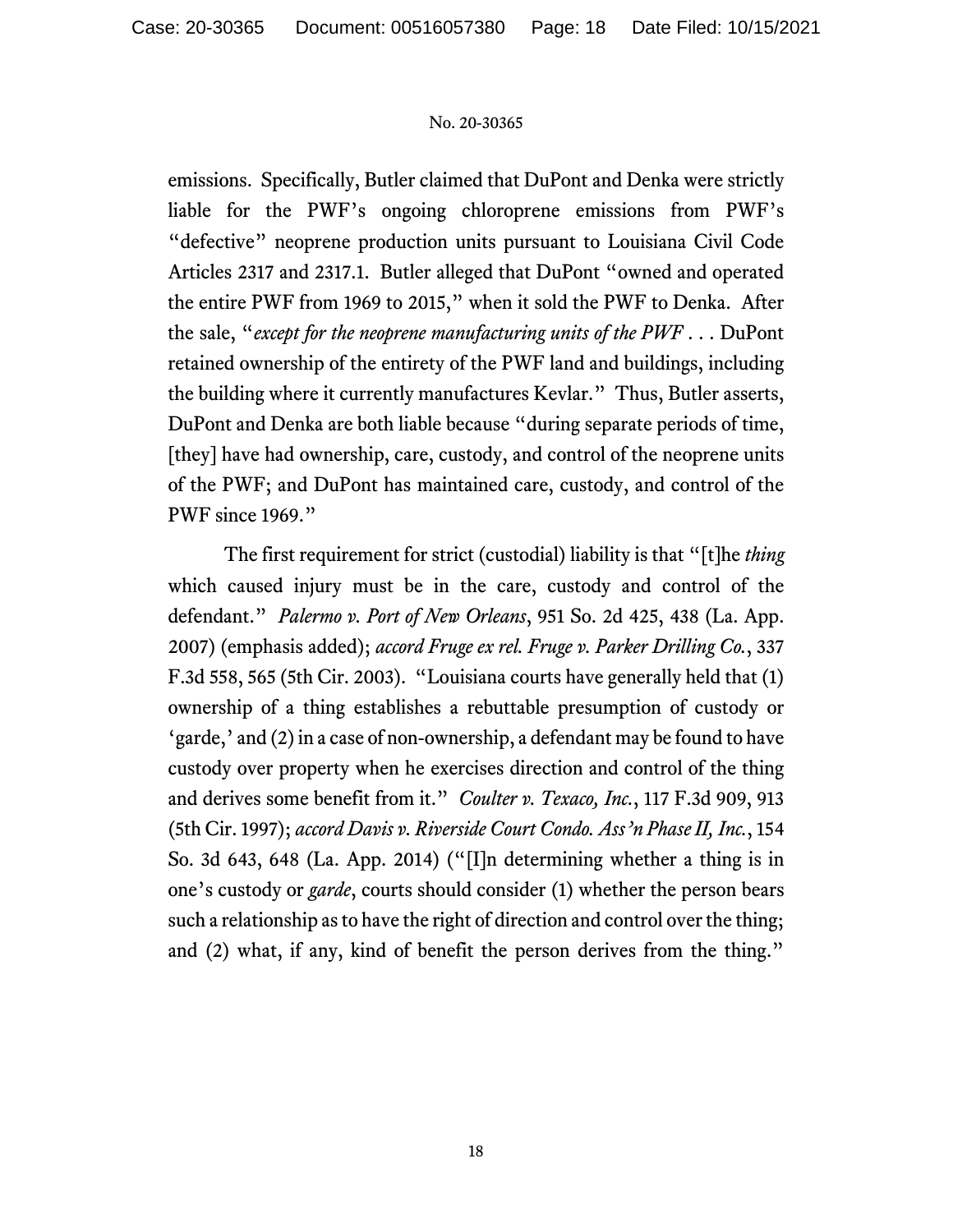(alteration in original) (quoting *Dupree v. City of New Orleans*, 765 So. 2d 1002, 1009 (La. 2000))).[20](#page-18-0)

We agree with the district court that the "thing" Butler must show "custody" of to succeed on her custodial liability claim is the PWF's "neoprene production units," rather than the land itself. Under Articles 2317 and 2317.1, the defective "object" is distinct from the property on which the injury occurred, unless an inherent defect in the property caused the injury. *Compare Doughty v. Insured Lloyds Ins. Co.*, 576 So. 2d 461, 464 (La. 1991) (defective machinery located on the property was considered "the object," not the property itself), *with Dupree*, 765 So. 2d at 1005 (property *was* considered "the object" where cause of the injury was the property itself: a cave-in on a New Orleans city street). Butler does not argue that the PWF as a whole or the underlying land caused the "defect," but rather that "both DuPont and Denka have *garde* over the neoprene units and other sources of chloroprene emissions at DuPont's PWF."

The district court next concluded that Butler failed to allege *garde* over the neoprene production units after 2015 because "mere ownership" of the land and buildings is "insufficient to state a plausible strict or custodial liability claim against DuPont when [Butler's] own allegations state that, since 2015, Denka alone had custody over and operated the objects allegedly causing the harm, the allegedly faulty neoprene units operated during the manufacturing process." *Butler III*, 2019 WL 2417500, at \*5.

Generally, "[d]etermining who has the custody or garde of the thing is a fact driven determination." *Dupree*, 765 So. 2d at 1009. Here, Butler

<span id="page-18-0"></span><sup>&</sup>lt;sup>20</sup> Neither Butler nor DuPont addresses, or appears to contest, whether DuPont "derives some benefit" from Denka's ownership and operation of the PWF's neoprene production units. Rather, they focus only on whether DuPont has or can exercise sufficient "custody" or "control."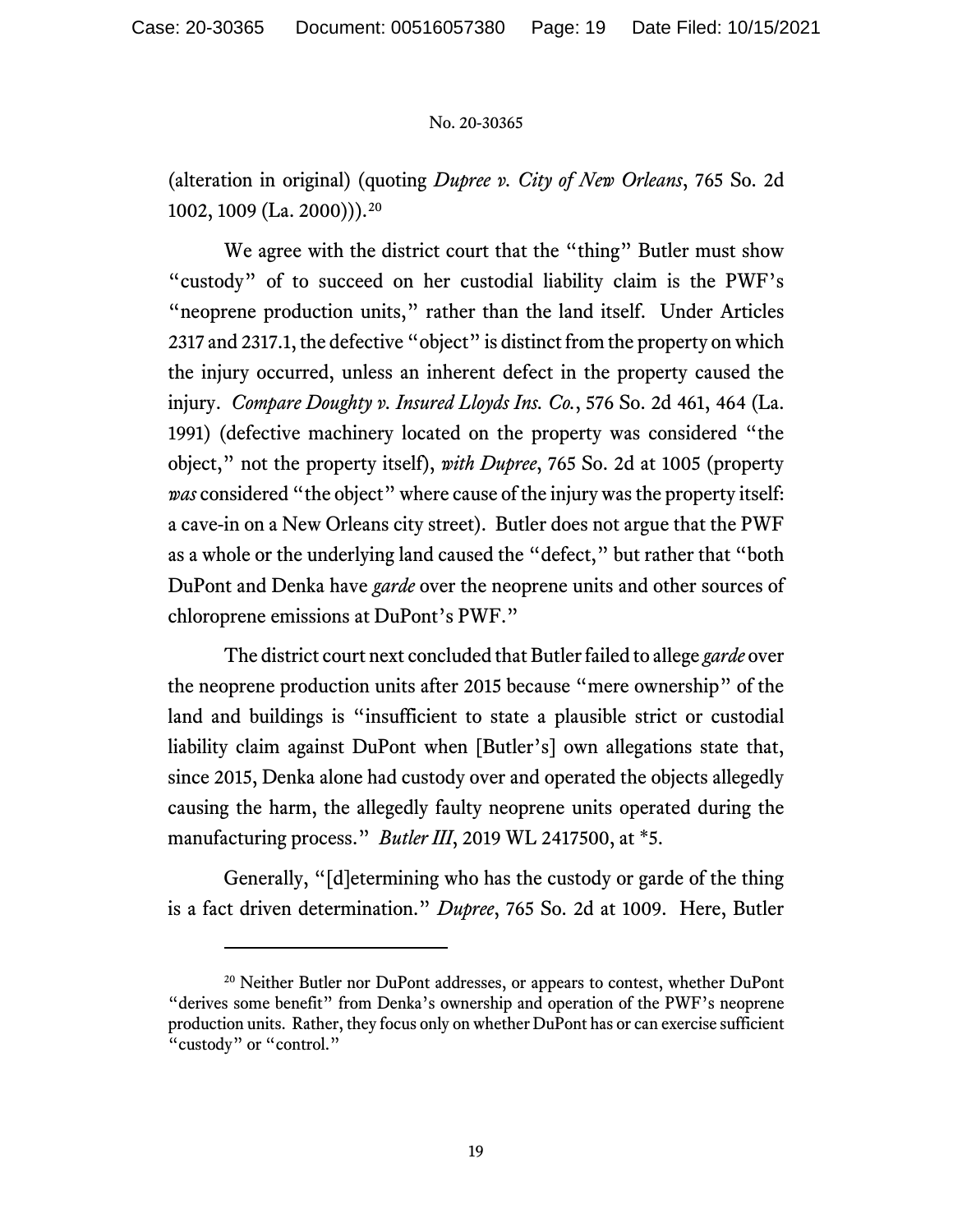principally argues that because DuPont retained ownership of the land and buildings, it likely retained some contractual control over Denka's neoprene production as well. For example, Butler's counsel asserted at oral argument that "it would seem a logical inference that DuPont still has some rights over what Denka is doing on DuPont's property."DuPont, in response, argues that Butler fails to allege any facts to support that, aside from ownership of the land, DuPont retains control or custody over PWF's neoprene production units.

We need not resolve whether Butler alleges enough, here, to support her contention that DuPont has *garde* over PWF's neoprene production units. For the reasons that follow, Butler's custodial liability claims against DuPont fail for the same reason as her claims against Denka: a failure to state a plausible duty and corresponding breach. *See Socorro v. City of New Orleans*, 579 So. 2d 931, 937 (La. 1991) (finding no liability even though the defendant had *garde* over the injury-causing defect).

# C.

Next, Butler appeals the dismissal of her negligence and strict custodial liability claims against Denka arising from its past and current neoprene manufacturing at the PWF. Butler says that Denka "has failed to exercise reasonable care to prevent [the] emission of unreasonably dangerous chloroprene concentrations into the air," and that "Denka's neoprene manufacturing equipment is unreasonably dangerous, because of its excessive chloroprene emissions." Though not prescribed because of the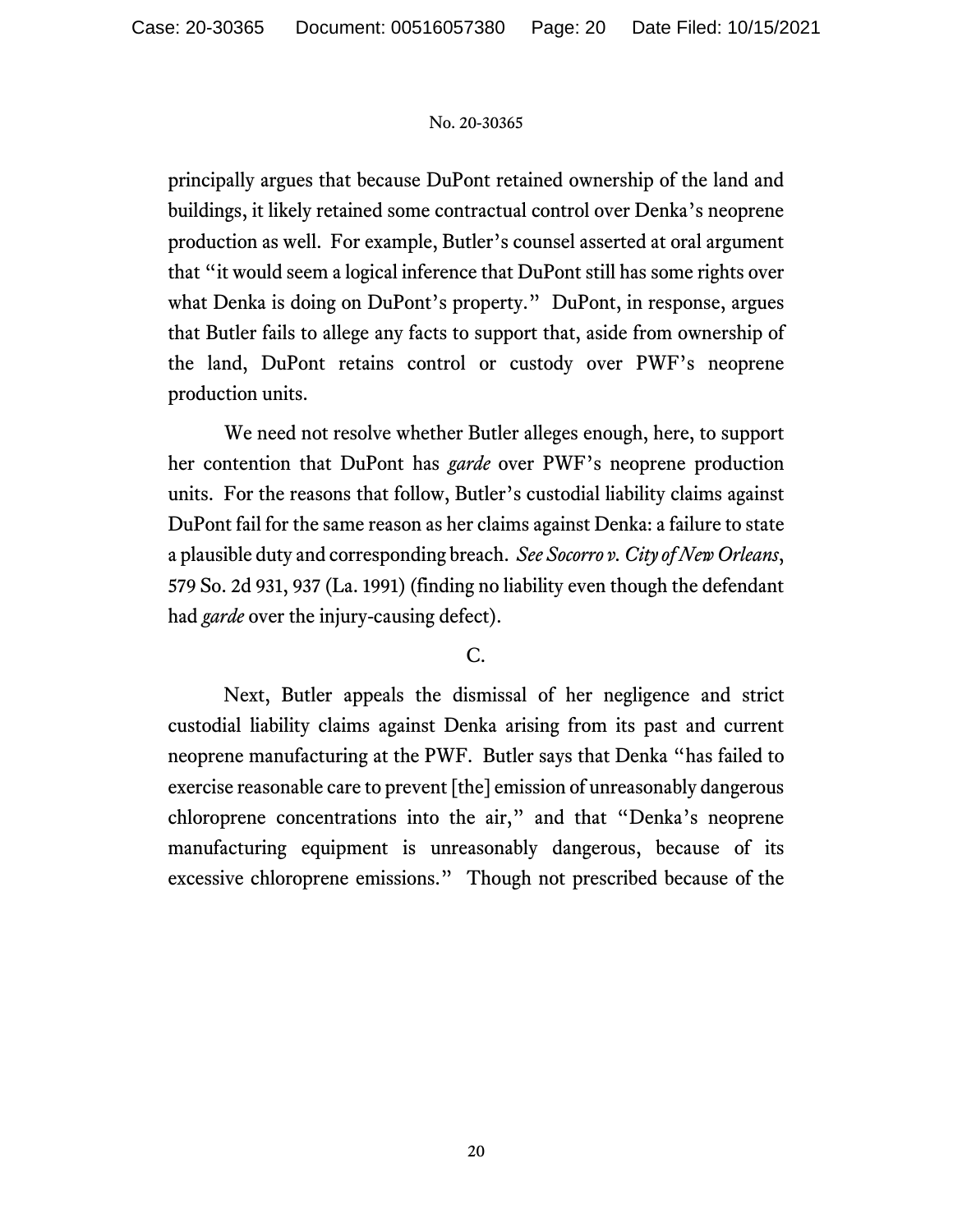continuing tort doctrine, the district court granted Denka's motion to dismiss for failure to state a plausible claim.<sup>21</sup> We agree.

1.

As to the negligence claims, Butler asserts that Denka unreasonably emits dangerous chloroprene concentrations in violation of Louisiana Civil Code Articles 2315 and 2316. Those articles provide that "[e]very act whatever of man that causes damages to another obliges him by whose fault it happened to repair it," LA. CIV. CODE art.  $2315(A)$ , and that "[e]very person is responsible for the damage he occasions not merely by his act, but by his negligence, his imprudence, or his want of skill," LA. CIV. CODE art. 2316. Under Louisiana law's duty-risk analysis of negligence liability, Butler must prove five separate elements: "(1) the defendant had a duty to conform his conduct to a specific standard (the duty element); (2) the defendant's conduct failed to conform to the appropriate standard (the breach element); (3) the defendant's substandard conduct was a cause in fact of the plaintiff's injuries (the cause-in-fact element); (4) the defendant's substandard conduct was a legal cause of the plaintiff's injuries (the scope of liability or scope of protection element); and (5) the actual damages (the damages element)." *Lemann v. Essen Lane Daiquiris*, 923 So. 2d 627, 633 (La. 2006). Duty is the "threshold issue." *Id.*

As to strict custodial liability, Butler argues that Denka is the owner or custodian of a defective thing—the neoprene manufacturing equipment—

<span id="page-20-0"></span><sup>21</sup> The district court dismissed Butler's claims against Denka in her FAP for failure to state in a claim on March 13, 2019, *ButlerII*, 2019 WL 1160814, at \*7, and then dismissed Butler's amended claims in her SAP for largely similar reasons on May 27, 2020, *Butler IV*, 2020 WL 2747276, at \*1. Because the dismissal orders largely overlap, we draw primarily from the final dismissal order. Like the district court, despite Butler's inexcusable neglect in filing her second amended petition ten days late, we address the merits of Denka's motion to dismiss.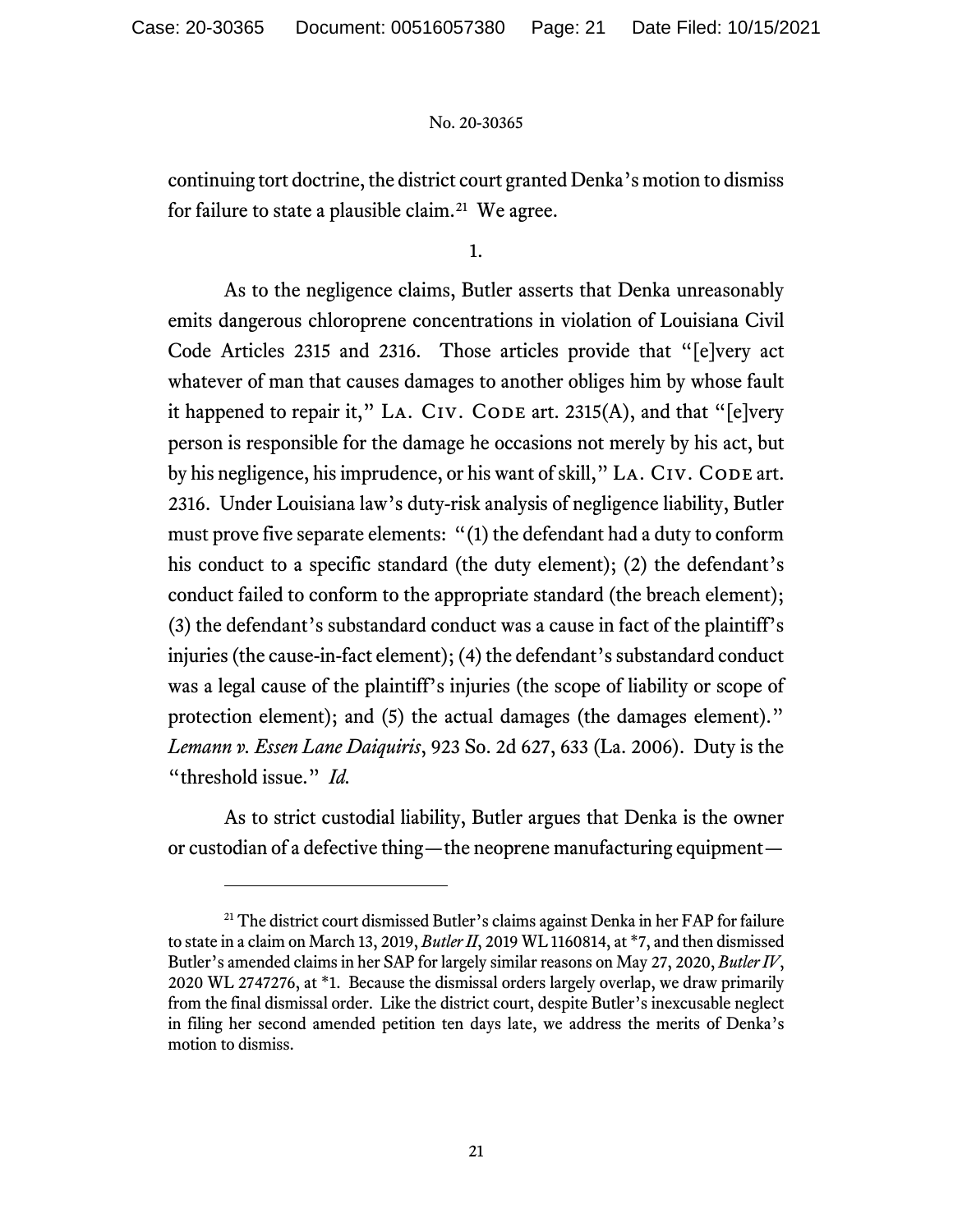in violation of Louisiana Civil Code Articles 2317 and 2317.1. Those articles provide that "[w]e are responsible, not only for the damage occasioned by our own act, but for that which is caused by . . . the things which we have in our custody," LA. CIV. CODE art. 2317, and that "[t]he owner or custodian of a thing is answerable for damage occasioned by its ruin, vice, or defect, only upon a showing that he knew or, in the exercise of reasonable care, should have known of the ruin, vice, or defect which caused the damage, that the damage could have been prevented by the exercise of reasonable care, and that he failed to exercise such reasonable care," LA. CIV. CODE art. 2317.1; *accord Renwick v. PNK Lake Charles, L.L.C.*, 901 F.3d 605, 616 (5th Cir. 2018) (citing *Bufkin v. Felipe's La., LLC*, 171 So. 3d 851, 855 (La. 2014)).

"Strict liability" is a misnomer, however, because Article 2317.1's knowledge requirement "effectively eliminated strict liability . . . turning it into a negligence claim." *Renwick*, 901 F.3d at 617 n.12 (quoting *Burmaster v. Plaquemines Parish Gov't*, 982 So.2d 795, 799 n.1 (La. 2008)). Accordingly, a claim for "strict" liability requires that a duty of care was breached, just as a negligence claim does. *Bd. of Comm'rs v. Tenn. Gas Pipeline Co.*, 850 F.3d 714, 729 n.52 (5th Cir. 2017) (citing *Oster v. Dep't of Transp. & Dev.*, 582 So. 2d 1285, 1288 (La. 1991)). "There is essentially no difference between the two types of claims under Louisiana law . . . ." *Id*. at 729.

# 2.

Here, Butler fails to adequately allege a duty owed by Denka, and consequently whether Denka breached such a duty. Thus, both the negligence and strict liability claims fail to state a plausible claim.

Butler repeatedly references the EPA's NATA recommended "acceptable risk" chloroprene emissions threshold of  $0.2 \text{ µg/m}^3$ (micrograms per cubic meter). The district court dismissed Butler's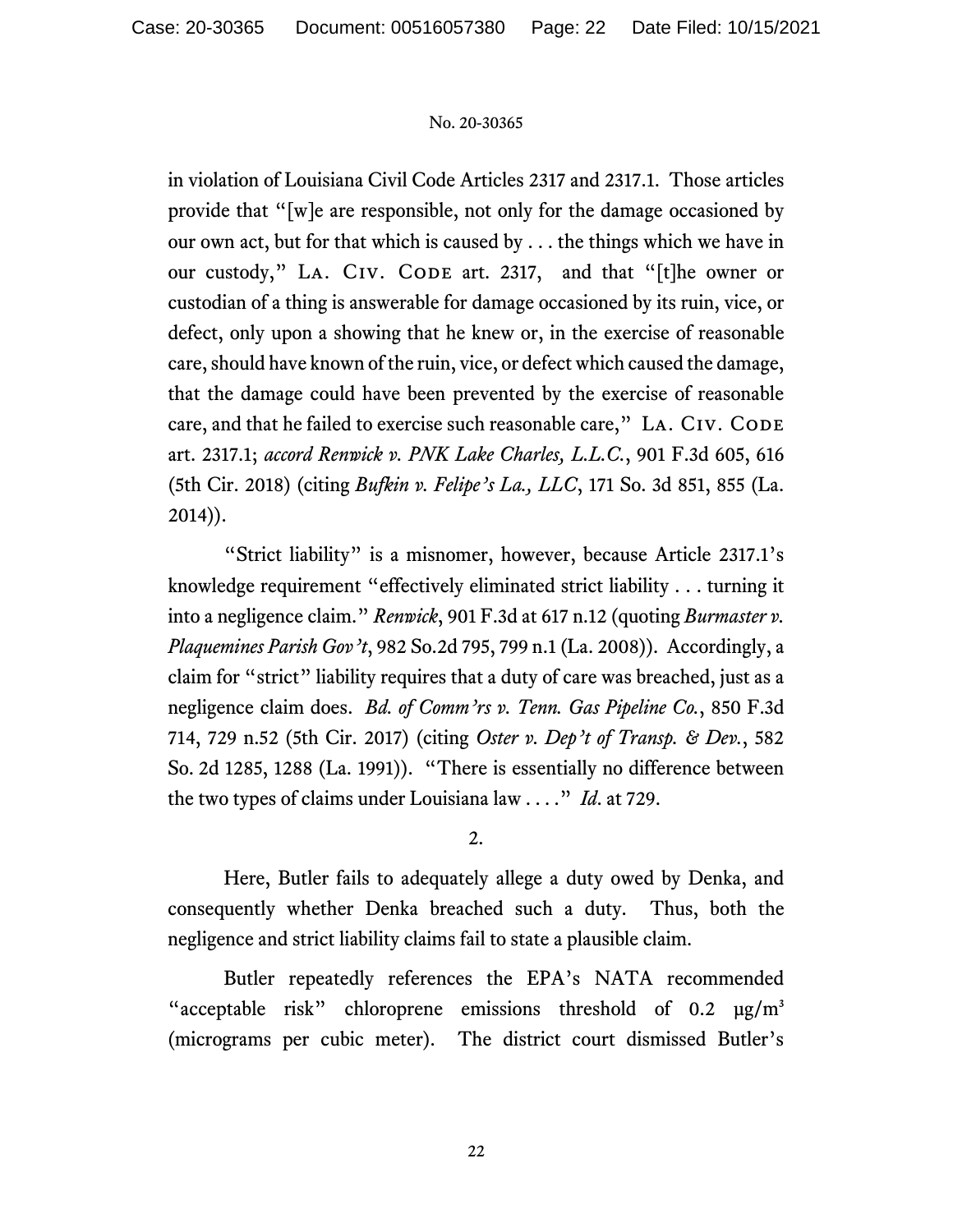invocation of that threshold as a legal duty because it is "less than a federal regulation" and even the EPA "disclaims" it as an "absolute risk measure" of toxicity. *Butler IV*, 2020 WL 2747276, at \*10–11. The district court concluded that Butler "fails to allege that [Denka] had a duty to conform its conduct to a specific legally-enforceable standard (or any corresponding duty to warn the plaintiff concerning its business operations) and that it breached that duty." *Id.* at \*9. Thus, the court concluded that Butler's "allegations concerning [Denka's] duty and breach are conclusory and speculative" because her "theory that [Denka] owed a duty not to exceed a certain level of emissions and breached that duty is not plausible." *Id.* at \*12.[22](#page-22-0)

On appeal, Butler now disclaims any reliance on the EPA's stated risk threshold. Although Butler sought to enjoin Denka from emitting chloroprene "in excess of 0.2 micrograms (mcg) per cubic meter into the air," she now contends that the district court "misconstrued" her petitions. [23](#page-22-1) Instead, Butler asserts that Denka violated Louisiana's general duty "to use reasonable care to avoid injury to another." *Rando v. Anco Insulations, Inc.* 16 So. 3d 1065, 1086 (La. 2009). She says Denka's

<span id="page-22-0"></span><sup>&</sup>lt;sup>22</sup> The district court further noted that Butler's allegations were belied by another source incorporated by reference in her SAP: the OSHA "Hazardous Substances Data Bank" report, which includes a permissible exposure limit of "25 parts per million, or 90 milligrams per cubic meter, which is the equivalent of 90,000 micrograms per cubic meter." *Id.* at \*12. The court emphasized that the OSHA report's conflicting "acceptable" exposure limit "detracts from [Butler's] attempt to plausibly suggest that .2 micrograms per cubic meter represents a 'safe' exposure threshold."*Id.*

<span id="page-22-1"></span><sup>&</sup>lt;sup>23</sup> For example, Butler's FAP initially sought to enjoin Denka from emissions of chloroprene "in excess of 0.2 micrograms (mcg) per cubic meter into the air." Her SAP likewise relies on NATA's 0.2 micrograms threshold, and seeks to enjoin Denka from emitting "chloroprene into the air from the PWF at levels in excess of 0.2 micrograms (mcg) per cubic meter or at levels in excess of what this Court otherwise finds to be safe."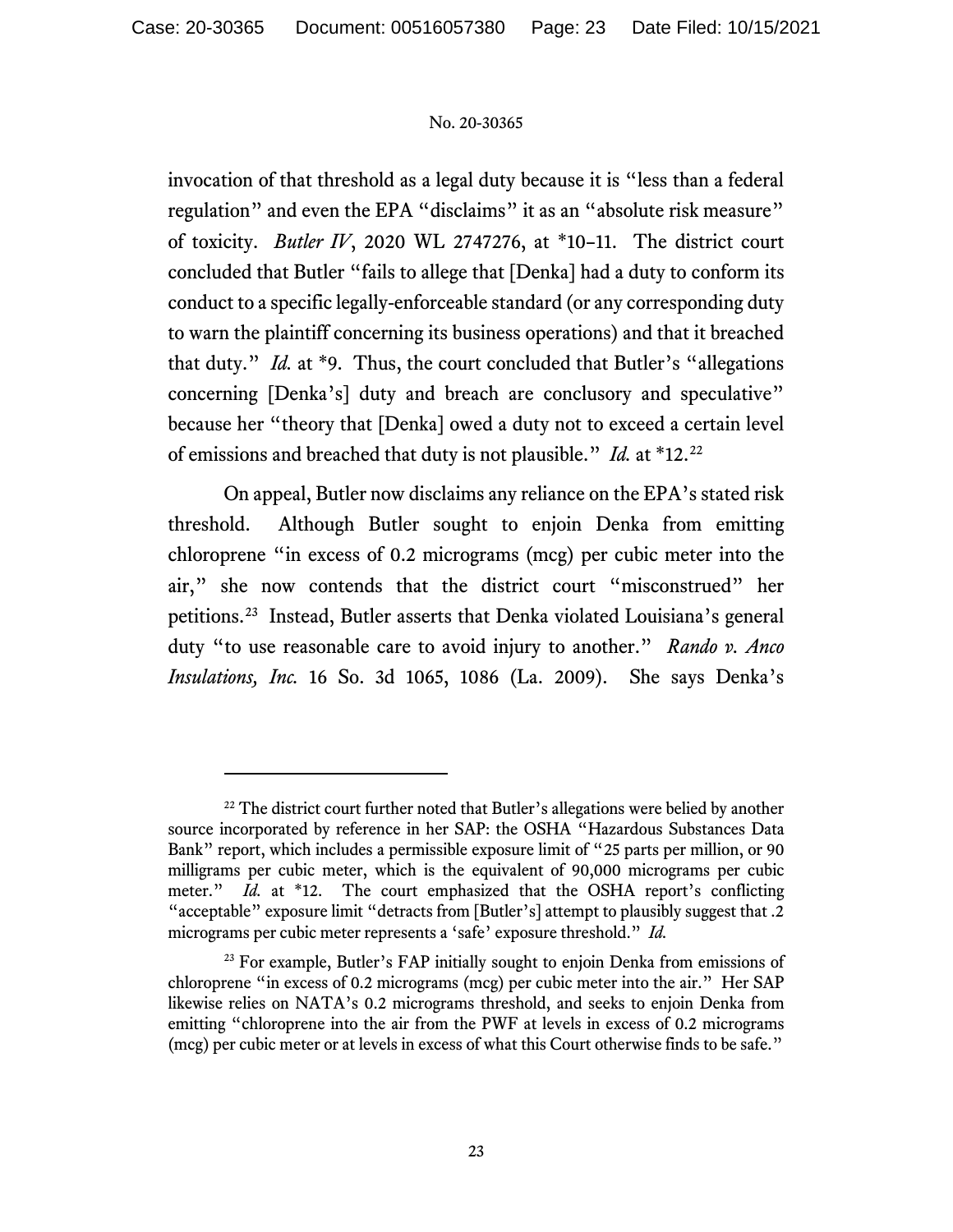chloroprene emissions—untethered from any particular emissions threshold—are nonetheless unreasonably excessive.

While we remain skeptical of Butler's contention that the district court misconstrued her claims, [24](#page-23-0) Butler's retreat to generalized grievances is unavailing. While Louisiana law does impose a "universal duty" on defendants in a negligence action to use "reasonable care," *Rando*, 16 So. 3d at 1086, plaintiffs are still required to assert a "specific standard" of care. *See Lemann*, 923 So. 2d at 633. [25](#page-23-1) The inquiry into a defendant's particular duty

<span id="page-23-0"></span><sup>&</sup>lt;sup>24</sup> For example, in her opening brief on appeal, Butler asserts that although Denka is "familiar with the NATA findings" which "established a chloroprene concentration acceptable risk threshold of not more than .2 micrograms per cubic meter of air," the chloroprene emissions at PWF "are hundreds of times *that* acceptable risk threshold." Moreover, Butler's attempt to change course on appeal is not well taken. In general, we do "not allow a party to raise an issue for the first time on appeal merely because a party believes that he might prevail if given the opportunity to try a case again on a different theory." *Leverette v. Louisville Ladder Co.*, 183 F.3d 339, 342 (5th Cir. 1999) (internal quotation marks and citation omitted).

<span id="page-23-1"></span> $25$  Even the case Butler principally relies on defines with specificity the relevant duty applicable to the employment context of that case. *See Rando*, 16 So. 3d at 1086–87 (describing specific statutory duties owed by employers pursuant to Louisiana Revised Statute § 23:13, industry standards related to asbestos, and the state legislature's "inclusion of asbestosis as an occupational disease" in concluding that the employer owed a duty of care to its employee regarding asbestos exposure). So too for each of the cases Butler cites. *See, e.g., Rathey v. Priority EMS, Inc.*, 894 So.2d 438, 466 (La. 2005) (describing specific duty of care owed by an EMT during a medical emergency); *Davis v. Witt*, 851 So. 2d 1119, 1127–28 (La. 2003) (concluding, in a wrongful death negligence suit following a truck collision, that the trial judge erred "because he failed to fit the duty of the dispatcher within the parameters the courts of this state have set with regard to law enforcement personnel under circumstances that do not constitute an emergency"); *id.* at 1128–29 (describing detailed jurisprudential duties of commercial truck drivers); *Joseph v. Dickerson*, 754 So. 2d 912, 916 (La. 2000) (noting that a car owner had a duty, as described in the Restatement (Second) of Torts § 390 (1965), not to negligently entrust her vehicle to her daughter); *Boykin*, 707 So. 2d at 1231 (identifying the undisputed and specific duty of Department of Transportation and Development "to design and provide a signalcontrolled intersection that did not present an unreasonable risk of harm to motorists and pedestrians").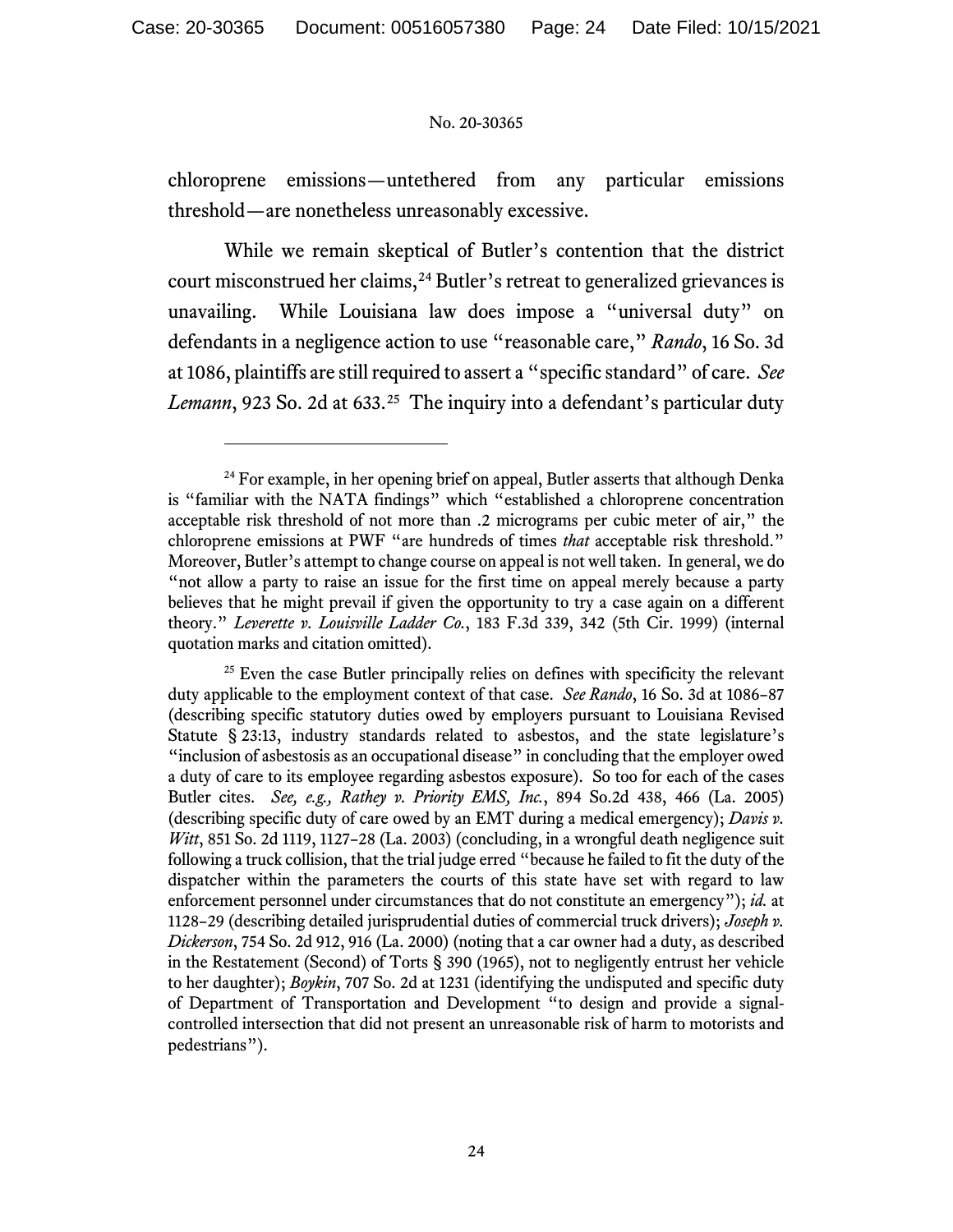"is whether the plaintiff has any law (statutory, jurisprudential, or arising from general principles of fault) to support the claim that the defendant owed him a duty." *Id.*; *accord Boykin v. La. Transit Co.*, 707 So. 2d 1225, 1230 (La. 1998) (emphasizing that in a "proper duty-risk analysis" the court should first identify "the duty imposed upon the defendant by statute or rule of law"). "Whether a legal duty exists, and the extent of that duty, depends on the facts and circumstances of the case, and the relationship of the parties." *Joseph v. Dickerson*, 754 So. 2d 912, 916 (La. 2000).

Here, Butler relies not on the EPA, OSHA, or other agencies' recommended emissions thresholds but on generalized pronouncements that Denka has violated its duty to take "reasonable care." Yet, Butler points to no "statutory," "jurisprudential," or any other source of law—and we have likewise found none—in which such generalized references to "excessive emissions," "acceptable risk threshold," and "unreasonably dangerous emissions," constitutes a sufficient legal duty to support a negligence or custodial liability claim. *See Bd. of Comm'rs v. Tenn. Gas Pipeline Co.*, 850 F.3d 714, 727–28 (5th Cir. 2017) (dismissing negligence and strict liability claims asserting that defendant companies' dredging caused erosion and costly flood protection measures because plaintiffs failed to allege an applicable legal duty under the federal and state statutory and regulatory schemes governing the state's waterways).<sup>[26](#page-24-0)</sup>

<span id="page-24-0"></span> $26$  As it is not before us in this appeal, we express no opinion on the district court's conclusion that the EPA's or other agencies' stated acceptable emissions thresholds cannot constitute a legal duty under Louisiana law.We also note that there is a dearth of Louisiana case law on a defendant's legal duty regarding the emission of chemicals. None of the parties asks us to certify to the Louisiana Supreme Court whether Louisiana law recognizes such a duty as alleged here, and we decline to *sua sponte* certify such a question at this time in light of our conclusion that Butler fails to assert any such theory here and has largely abandoned the arguments she asserted in the district court. Our ruling here is thus based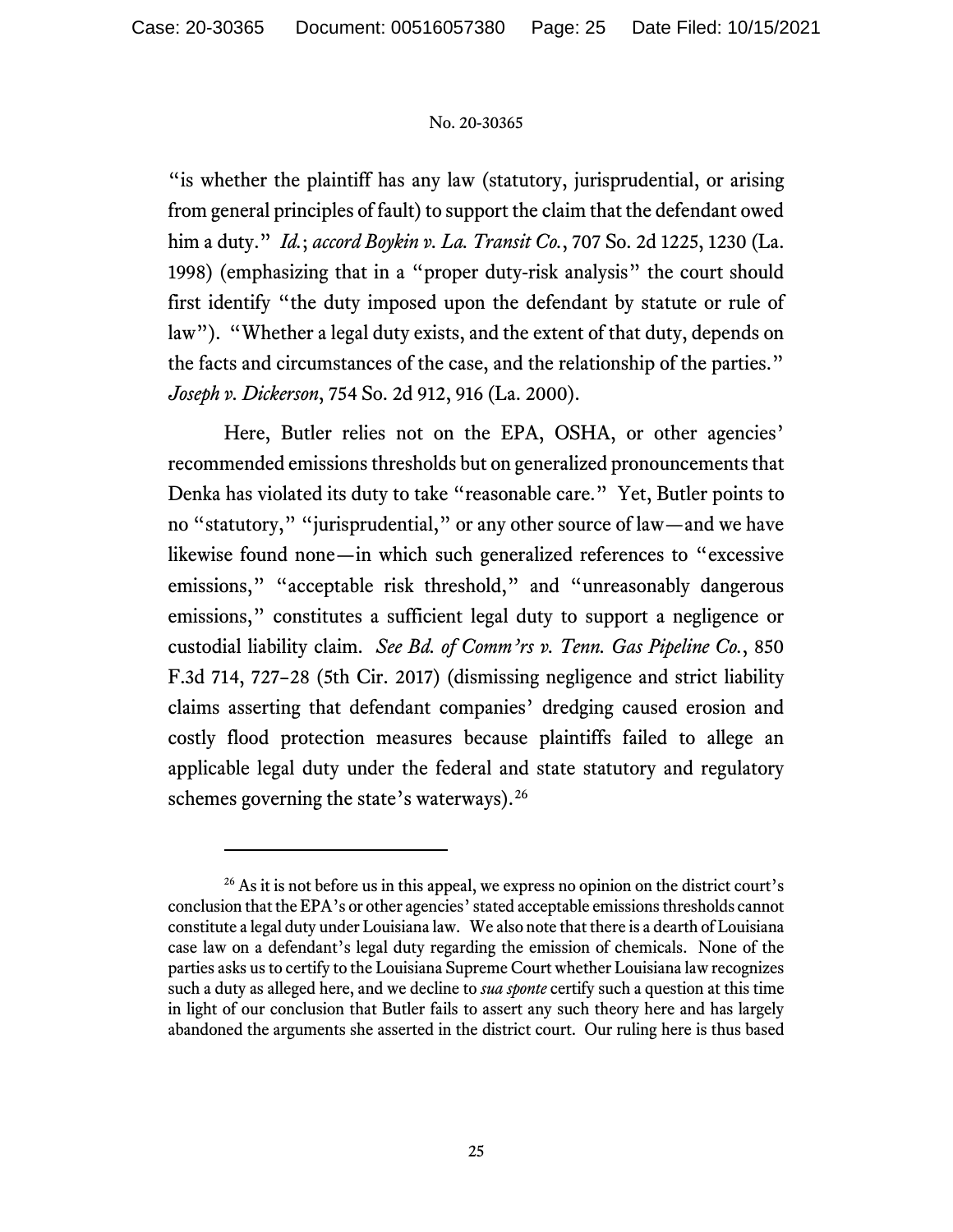Consequently, we agree with the district court that Butler fails to allege a duty, or a breach of such duty, based on Denka's alleged "excessive" chloroprene emissions. Absent a showing of duty or breach, we need not address the district court's alternative holding as to causation or injury. *See Lemann*, 923 So. 2d at 633 ("A negative answer to any of the inquiries of the duty-risk analysis results in a determination of no liability."). Butler's custodial liability claims fail for the same reason. *See Tenn. Gas Pipeline Co.*, 850 F.3d at 729.

# D.

Finally, Butler appeals the dismissal of her declaratory relief claims against DEQ.[27](#page-25-0) Butler alleged that DEQ failed to warn the community of the risks of chloroprene exposure, provide notice concerning the high levels of chloroprene emissions, and abide by its statutory duties to conduct routine sampling and testing of hazardous waste from the PWF. On appeal, she

on a straightforward application of federal pleading standards: by failing to allege *any*  specific duty that has been violated, she fails to state a plausible claim for relief. Accordingly, we do not risk an *Erie* guess as to whether Louisiana law would, "[i]n deciding whether to impose a duty in a particular case, . . . make a policy decision in light of the unique facts and circumstances presented." *Lemann*, 923 So. 2d at 633. *See also Mckesson v. Doe*, 141 S. Ct. 48, 51 (2020) (per curiam) (remanding to certify to the Louisiana Supreme Court "novel issues of state law peculiarly calling for the exercise of judgment by the state courts" as to whether Louisiana imposes a duty of care on certain speech-related activity that is not protected by the First Amendment because the "constitutional issue . . . is implicated only if Louisiana law permits recovery under these circumstances in the first place"); *id.* ("[C]ertification is advisable before addressing a constitutional issue"). We express no opinion on whether certification would be appropriate in a suitable case.

<span id="page-25-0"></span><sup>&</sup>lt;sup>27</sup> Butler does not meaningfully challenge the district court's dismissal of Butler's negligence claims against DEQ based on its statutory duties pursuant to Louisiana Revised Statutes sections 30:2001-02 and 2011-12 and that it allegedly shielded Denka from liability. Butler's vague and unsupported arguments are deemed abandoned on appeal. *See* Fed. R. App. P. 28(a)(8); *see also In re Deepwater Horizon*, 819 F.3d 190, 194 n.3 (5th Cir. 2016); *In re Repine*, 536 F.3d 512, 518 n.5 (5th Cir. 2008).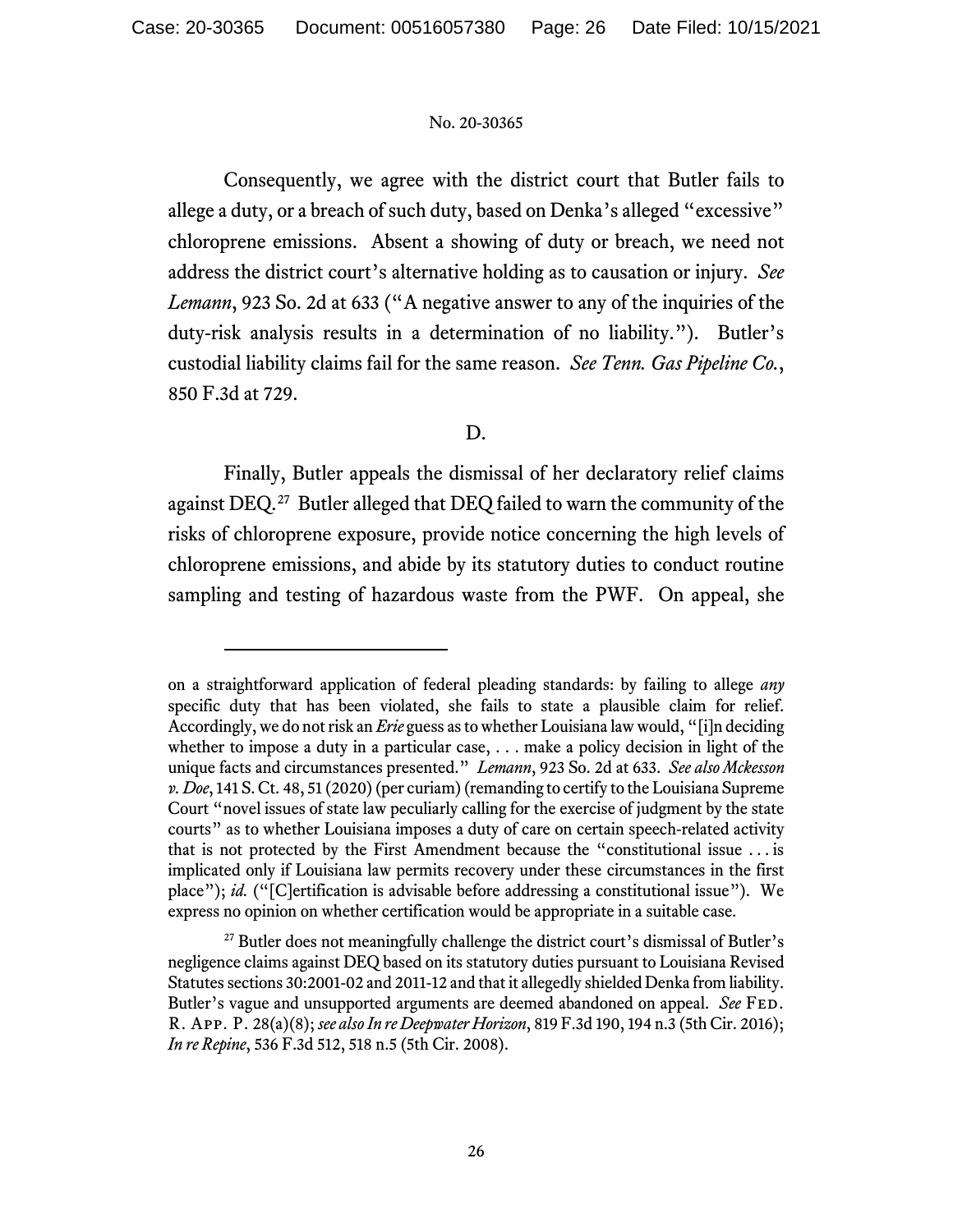asserts that "DEQ is violating Plaintiff's Louisiana constitutional rights by subjecting her to harmful concentrations of chloroprene," and seeks a judgment declaring the same.

The district court dismissed Butler's claims against DEQ because she failed to comply with the agency's administrative process, including the agency's authority to issue declaratory rulings prior to seeking a declaratory judgment in court, pursuant to Louisiana Revised Statutes section 30:2050.10(C).

On appeal, Butler barely acknowledges the district court's detailed explication of the applicable law, regulations, and administrative procedures—instead referring to them as "irrelevant." Rather, Butler cursorily insists that she is entitled to declaratory relief under the Louisiana Constitution and Louisiana Code of Civil Procedure Article 1871. Butler does not brief how these provisions interact with, let alone supersede, the state's significant regulatory framework, and we need not address such inadequately briefed arguments here. *Cinel v. Connick*, 15 F.3d 1338, 1345 (5th Cir. 1994) ("A party who inadequately briefs an issue is considered to have abandoned the claim.").

# IV.

For the foregoing reasons, the judgment of the district court is REVERSED in part and AFFIRMED in part, and REMANDED for further proceedings consistent with this opinion.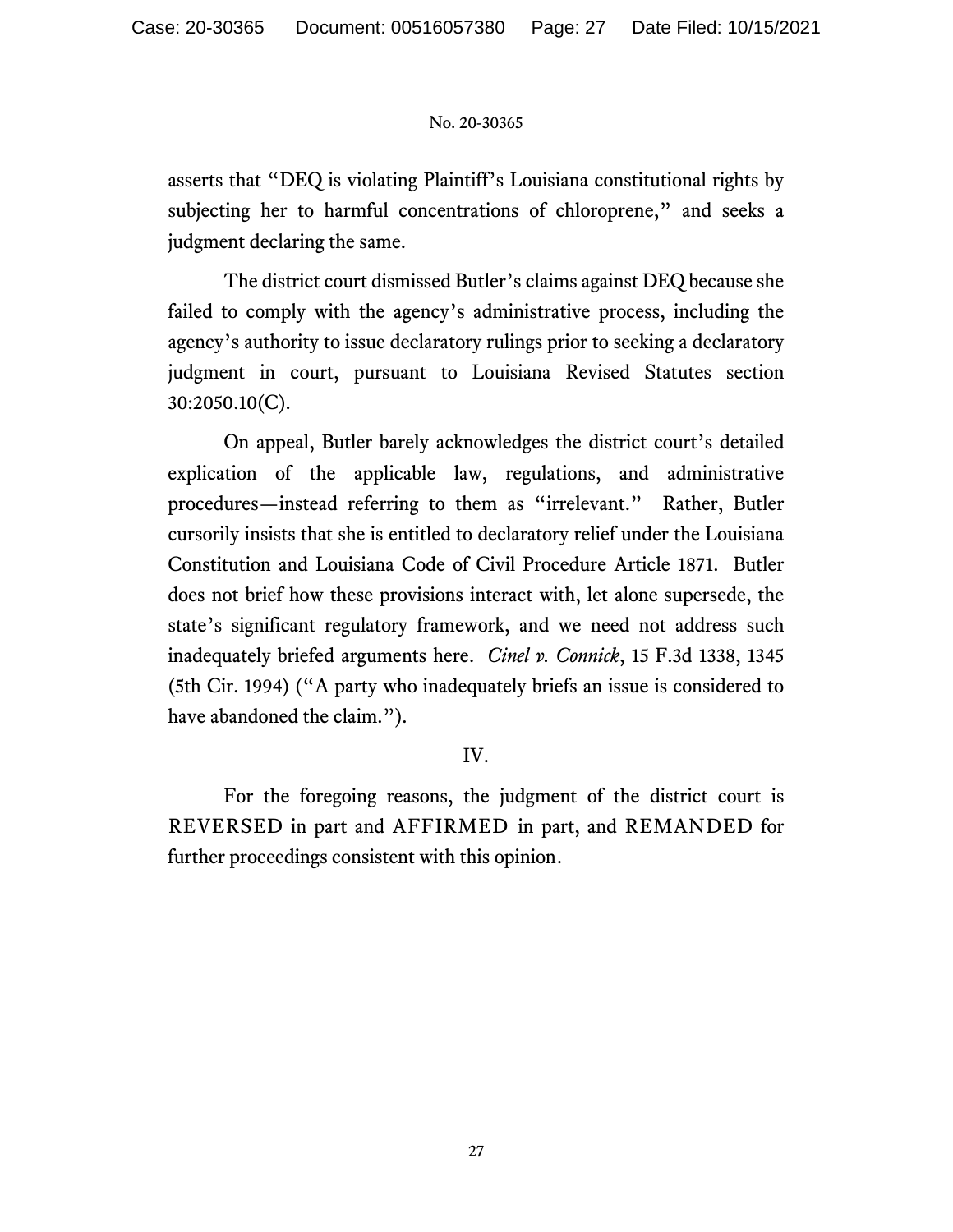Haynes, *Circuit Judge*, concurring in part, dissenting in part:

I respectfully dissent from Sections III.B and III.C of the majority opinion and the corresponding portion of the judgment. As the majority opinion demonstrates, we lack understanding of Louisiana law on the scope of a defendant's legal duty regarding the emission of chemicals. To determine whether certification is appropriate, we weigh three factors: (1) "the closeness of the question[s]"; (2) federal-state comity; and (3) "practical limitations," such as the possibility of delay or difficulty of framing the issue. *Swindol v. Aurora Flight Scis. Corp.*, 805 F.3d 516, 522 (5th Cir. 2015) (quotation omitted). The Rules of the Louisiana Supreme Court allow us to certify dispositive questions of Louisiana law on our own accord if there is a lack of "clear controlling precedent" from the Louisiana Supreme Court. *McKesson v. Doe*, 141 S. Ct. 48, 50 (2020) (per curiam) (quotation omitted). I discuss these points below.

As demonstrated by the majority opinion, we lack controlling precedent concerning this novel and important question of state law, making is a "close question." Indeed, it concedes, "[t]here is a dearth of Louisiana case law on a defendant's legal duty regarding the emission of chemicals." Op. at 25 n.26. The precedent we do have is of limited utility.

In *Rando v. Anco Insulations Inc.*, 16 So.3d 1065 (La. 2009), the Louisiana Supreme Court held that a defendant-employer had a duty to protect a plaintiff-employee from exposure to asbestos—despite there being no law or regulation at the time of the exposure regarding the harm of asbestos—because the defendant "knew or should have known of the dangers of asbestos exposure at the time of [the plaintiff's] employment." *Id.* at 1087. While *Rando* is helpful to our analysis (and, frankly, is more supportive of Butler's view than Denka's), the Louisiana Supreme Court has never addressed whether, and to what extent, this duty applies outside of the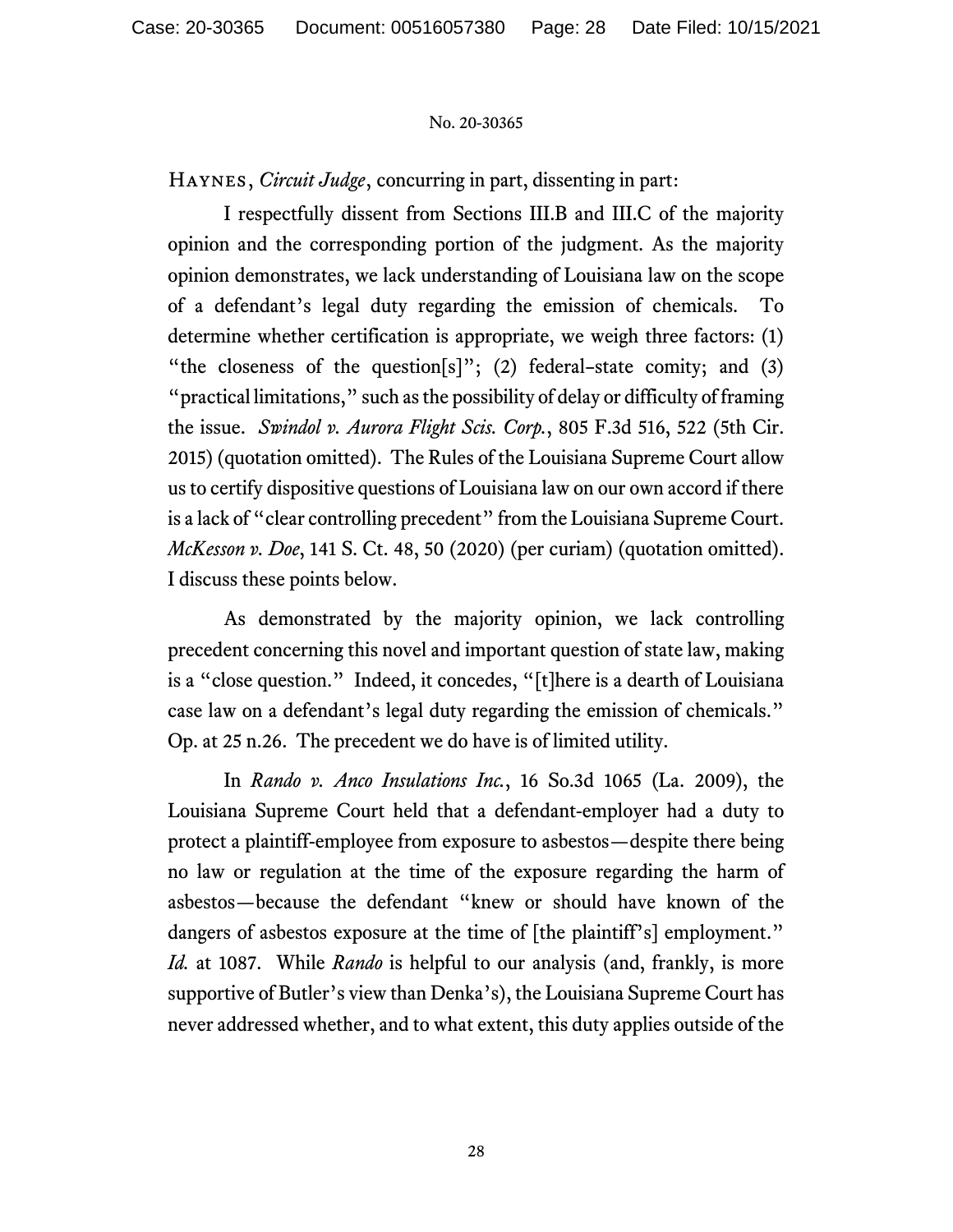employment law context.<sup>[1](#page-28-0)</sup> A further review of the existing law indicates that there are no "clear controlling precedents" from the Louisiana Supreme Court that discuss the full scope of this duty. As such, it is appropriate for us to certify the question sua sponte.

The question of whether an emitter has a duty to limit emissions to a level it should have known would not harm human health is an important one that can substantially affect residents of the particular state, so under our federal-state comity, I conclude that we should defer to the Louisiana Supreme Court on this topic. Moreover, certification of a question to a state supreme court is particularly appropriate where, as here, the dispute presents novel issues of state law, calling for the exercise of judgment by the state courts. *See Lehman Bros. v. Schein*, 416 U.S. 386, 391 (1974). As the majority opinion notes, Butler's negligence claim does not rely on any statutory or jurisprudential law to establish duty. Rather, Butler relies on the general principle that individuals have a duty to take "reasonable care." Where, as here, the plaintiff states a generalized duty, the court must determine "whether the rule is intended to protect him from the particular harm alleged." *In re FEMA Trailer Formaldehyde Prods. Liab. Litig.*, 838 F. Supp. 2d 497, 505 (E.D. La. 2012) (citing *Meany v. Meany*, 639 So.2d 229, 233 (La. 1994)). In doing so, courts "may consider various moral, social, and economic factors." *Meany*, 639 So.2d at 233. As such, in deciding legal duty questions, courts are required to "make a policy decision in light of the unique facts and circumstances presented." *Lemann v. Essen Lane Daiquiris, Inc.*, 923 So. 2d 627, 633 (La. 2006).

<span id="page-28-0"></span><sup>&</sup>lt;sup>1</sup> Admittedly, Louisiana law provides a more specific legal duty for employers towards their employees. *See Rando*, 16 So.3d at 1086 (citing LA. REV. STAT. ANN. § 23:13).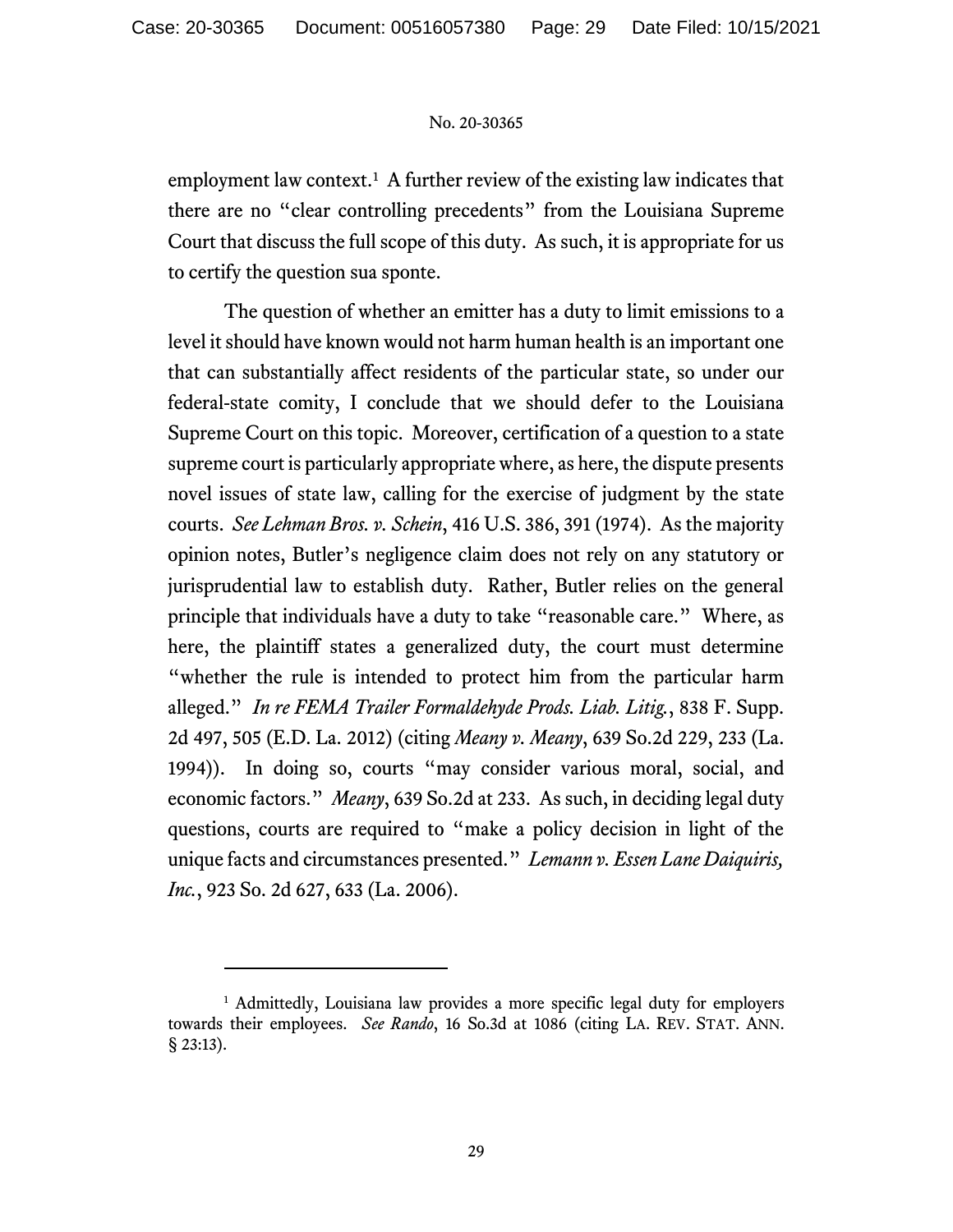The determination of a legal duty question presents a paradigmatic situation of a case calling for the exercise of judgment by state courts. *See Lehman Brothers*, 416 U.S. at 391. Indeed, the Supreme Court recently remanded to the Fifth Circuit to certify a novel question on duty under Louisiana negligence law to the Louisiana Supreme Court. *See McKesson*, 141 S. Ct. at 51 (2020). At bottom, certification in this case would allow Louisiana courts to properly exercise their judgment on novel issues of state law.

Additionally, the question of whether Denka owed Butler a legal duty is directly dispositive of Butler's claims (assuming arguendo that Butler has sufficiently pleaded breach, causation, and damages).<sup>[2](#page-29-0)</sup> Therefore, whether or not Denka has a legal duty—regarding the emission of excessive chemicals that it allegedly should have known could have carcinogenic effects—will determine the outcome of this case, with respect to Denka.

<span id="page-29-0"></span><sup>&</sup>lt;sup>2</sup> Independent of the certification issue, I respectfully dissent from the majority opinion's conclusion that Butler's pleadings fail to allege a duty or a breach of such duty. Though plaintiffs must plead a "specific standard" of care, *Lemann*, 923 So. 2d at 633, it appears that Butler has done so—contending that "Denka has failed to exercise reasonable care to prevent emission of unreasonably dangerous chloroprene concentrations into the air where Plaintiff lives." This standard is hardly new; Louisiana imposes "an almost universal duty" on defendants in negligence cases "to use reasonable care." *Rando*, 16 So. 3d at 1086.

The majority opinion takes issue with Butler's "generalized pronouncements" of a duty; however, whether a legal duty exists under Louisiana law, is dependent "on the facts and circumstances of the case." *Joseph v. Dickerson*, 754 So. 2d 912, 916 (La. 2000). Butler has not had the opportunity to take relevant discovery that could bolster her claims and allow her to define with specificity the relevant duty and breach. Therefore, Butler cannot be faulted for lacking supporting factual evidence before discovery has even begun. As such, Butler's allegations are sufficient—particularly at the  $12(b)(6)$  stage—to allege duty and breach.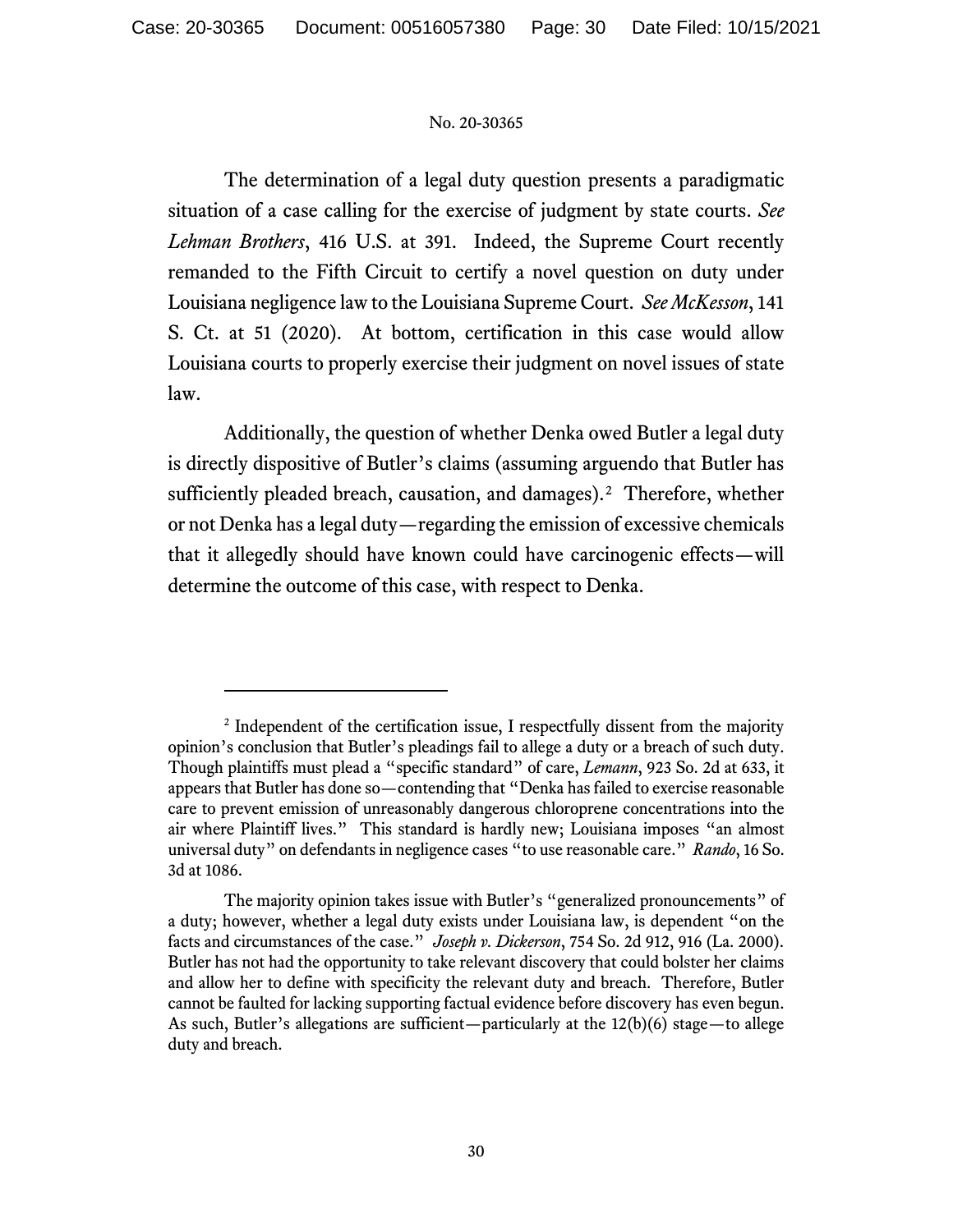As far as practicality, there is no indication that the Louisiana Supreme Court would unduly delay the case—it handles cases promptly.

In summary, it is surprising to say that, because we do not know what the law is on this, we are going to let emitters spew pollution harming individuals without recourse.[3](#page-30-0) This case therefore has wide-ranging implications on future plaintiffs' ability to pursue similar claims under Louisiana law. The majority opinion's declination to certify this question could prevent future plaintiffs from filing suit against alleged environmental contaminators, merely because they lack detailed information on the emitter's specific actions prior to discovery.

For the foregoing reasons, I conclude that we should certify this issue to the Louisiana Supreme Court: whether an emitter has a duty (the failure of which gives rise to a cause of action by an individual who was harmed) to fail to emit pollutants above a level that causes harm to human health. *See In re Katrina Canal Breaches Litig.*, 613 F.3d 504, 509 (5th Cir. 2010) ("[C]ertification may be advisable where important state interests are at stake and the state courts have not provided clear guidance on how to proceed." (quotation omitted)); *see also Jesco Const. Corp. v. NationsBank Corp.*, 278 F.3d 444, 448 (5th Cir. 2001) (same). I therefore dissent from Sections III.C and III.B and the corresponding portion of the judgment; I otherwise concur.

<span id="page-30-0"></span> $3$  Because this case is at the Rule 12(b)(6) stage, we must accept the allegations as true. Of course, I recognize that, if the Louisiana Supreme Court found that the law provides a cause of action, the facts may not be proven or may be contrary to Butler's allegations.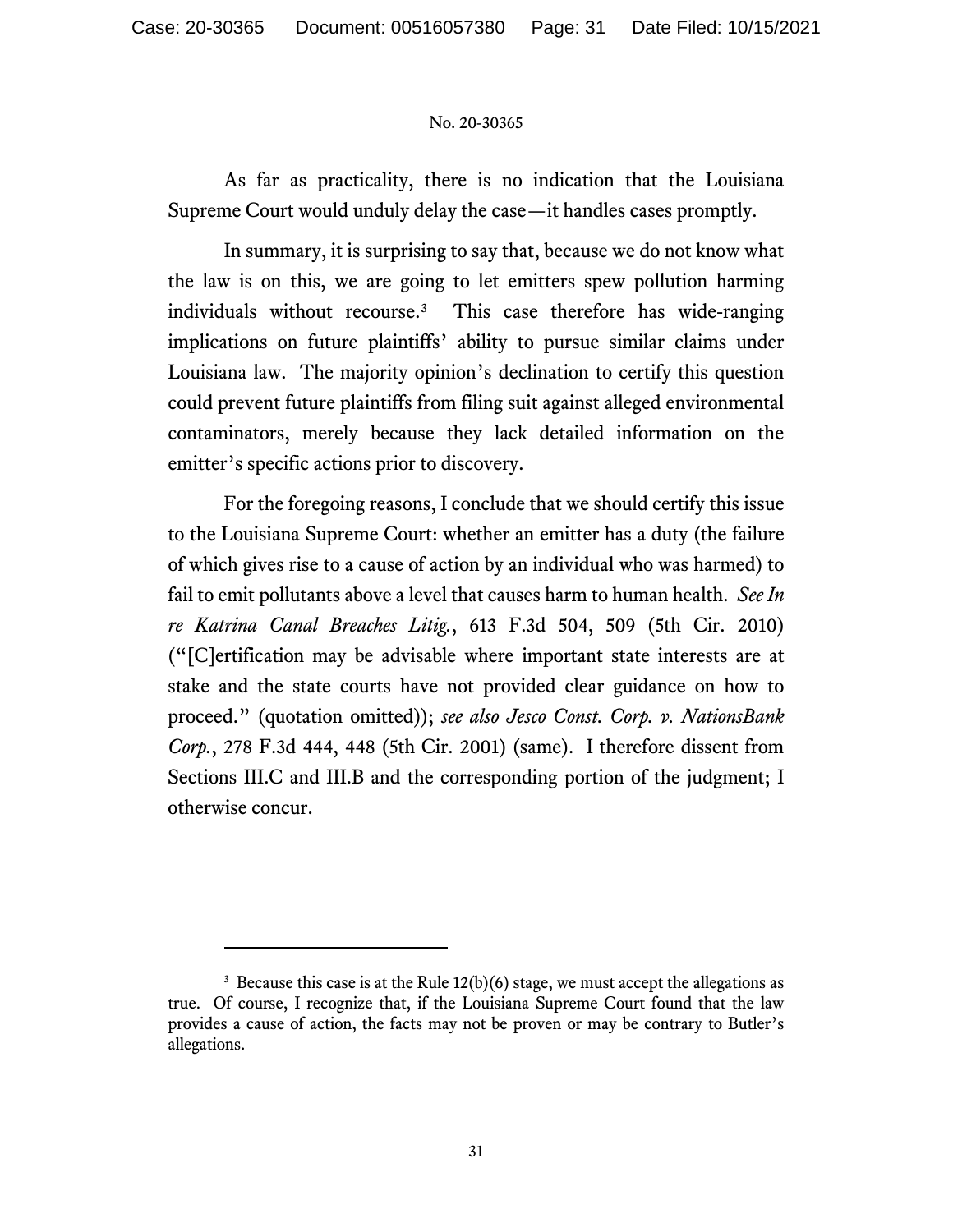ANDREW S. OLDHAM, *Circuit Judge*, dissenting in part:

I respectfully dissent from section III.A of the majority's opinion. Butler has not met her burden to prove tolling of the prescription period. I would affirm the district court's holding that Butler's claims against DuPont and DOH were time-barred.

The majority concludes Butler's injury accrued—and prescription began to run—in April 2012 when she began seeking medical treatment. With that much, I agree. But the majority then concludes that Butler is entitled to tolling of the prescription period because, at the pleadings stage, there is not enough evidence to put her on constructive notice that chloroprene was responsible for her symptoms. There are five problems with that.

First, Butler's own pleadings contained facts sufficient to establish constructive notice. Under Louisiana law, constructive notice includes "notice of everything to which a reasonable inquiry may lead." *Campo v. Correa*, 828 So. 2d 502, 511 (La. 2002). And here, Butler alleged numerous public facts that any reasonable inquiry would uncover:

- In 2010, EPA concluded chloroprene is likely carcinogenic.
- In December 2015, EPA classified chloroprene as a likely human carcinogen.
- In July 2016, EPA held a public meeting in Butler's community to discuss potential chloroprene emission issues.
- In December 2016, at a school board meeting, the community discussed—and community members expressed concern about—local chloroprene concentrations.
- In January 2017, Denka made an agreement with DEQ to reduce its chloroprene emissions by 85%.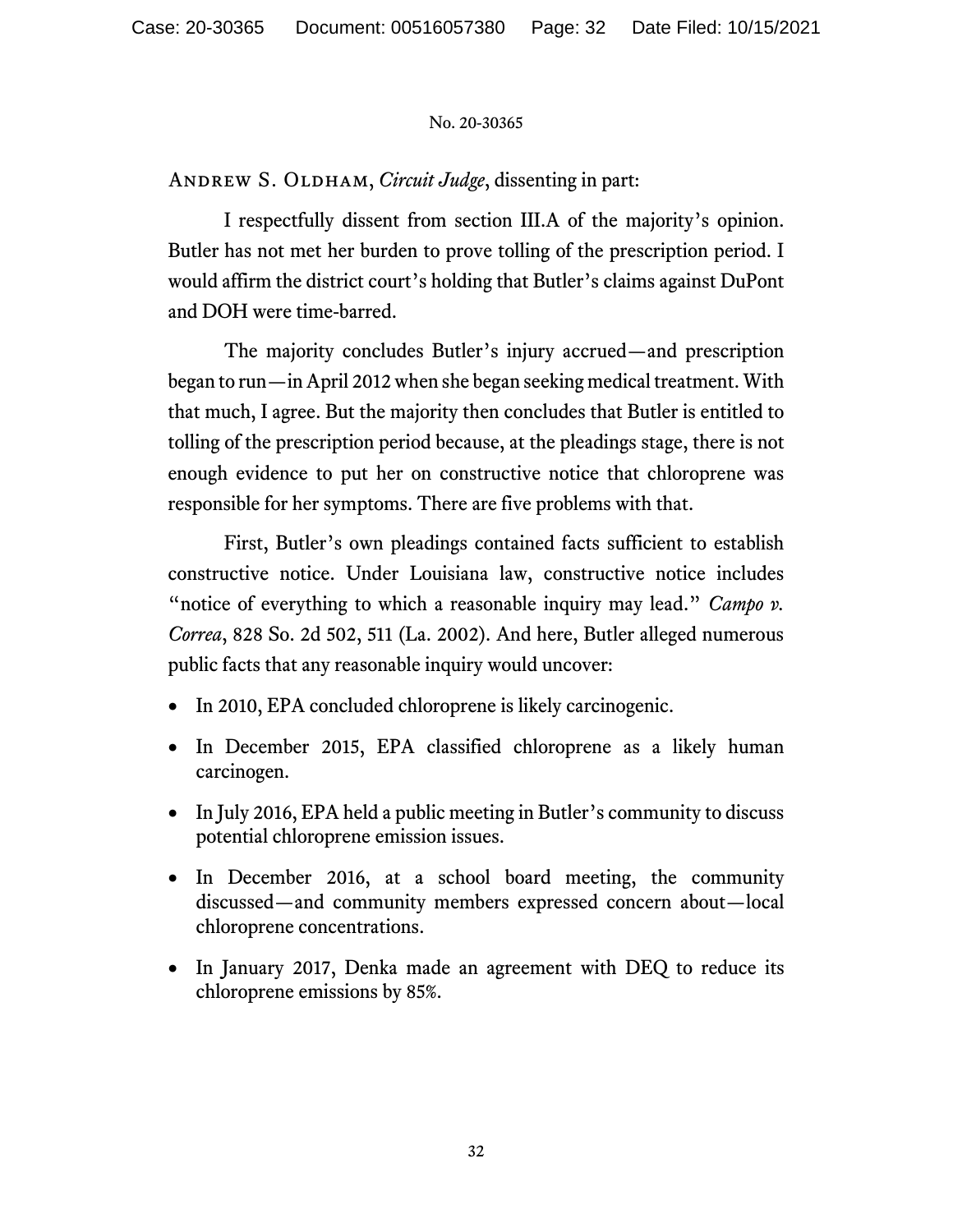• And in April 2017, EPA released a redacted copy of an inspection report, which revealed numerous areas of non-compliance at the facility.

Butler did not file suit until June 5, 2018. So it was her burden to prove that tolling lasted until June 5, 2017. But every one of the above facts points to an earlier date. Butler's own petition reveals what a reasonable inquiry would have uncovered and when it would have uncovered it.

Second, the efforts that led Butler to learn these facts by June 2018 could have led her to discover them sooner. That matters because the limitations period is more likely to bar relief when the petition's allegations are "based on the same facts" that the plaintiff "could have discovered had [she] investigated" earlier. *Marin v. Exxon Mobil Corp.*, 48 So. 3d 234, 250 (La. 2010); *accord Wells v. Zadeck*, 89 So. 3d 1145, 1152 (La. 2012) (noting inaction is reasonable when a plaintiff is "prevented from filing [a] claim" because the cause of action is not "reasonably knowable by the plaintiff"). But there's nothing to suggest the facts that formed the basis of Butler's petition in 2018 were not reasonably knowable well before then. She doesn't point to anything that would have made these facts undiscoverable until June 2017. So the very same efforts she eventually made could have been made earlier.

Third, the majority concludes that Butler is entitled to discovery to determine "what she learned, and when she learned it." *Ante*, at 16. But this confuses actual and constructive notice. Any information uncovered in discovery only could show Butler's *actual* knowledge. But that's beside the point. "It is not necessary to have actual knowledge as long as there is constructive knowledge." *Tenorio v. Exxon Mobil Corp.*, 170 So. 3d 269, 274 (La. Ct. App. 2015). Butler is "deemed to know" every fact she "could have learned with reasonable diligence." *Ibid.* Whether and when she did in fact know is irrelevant.